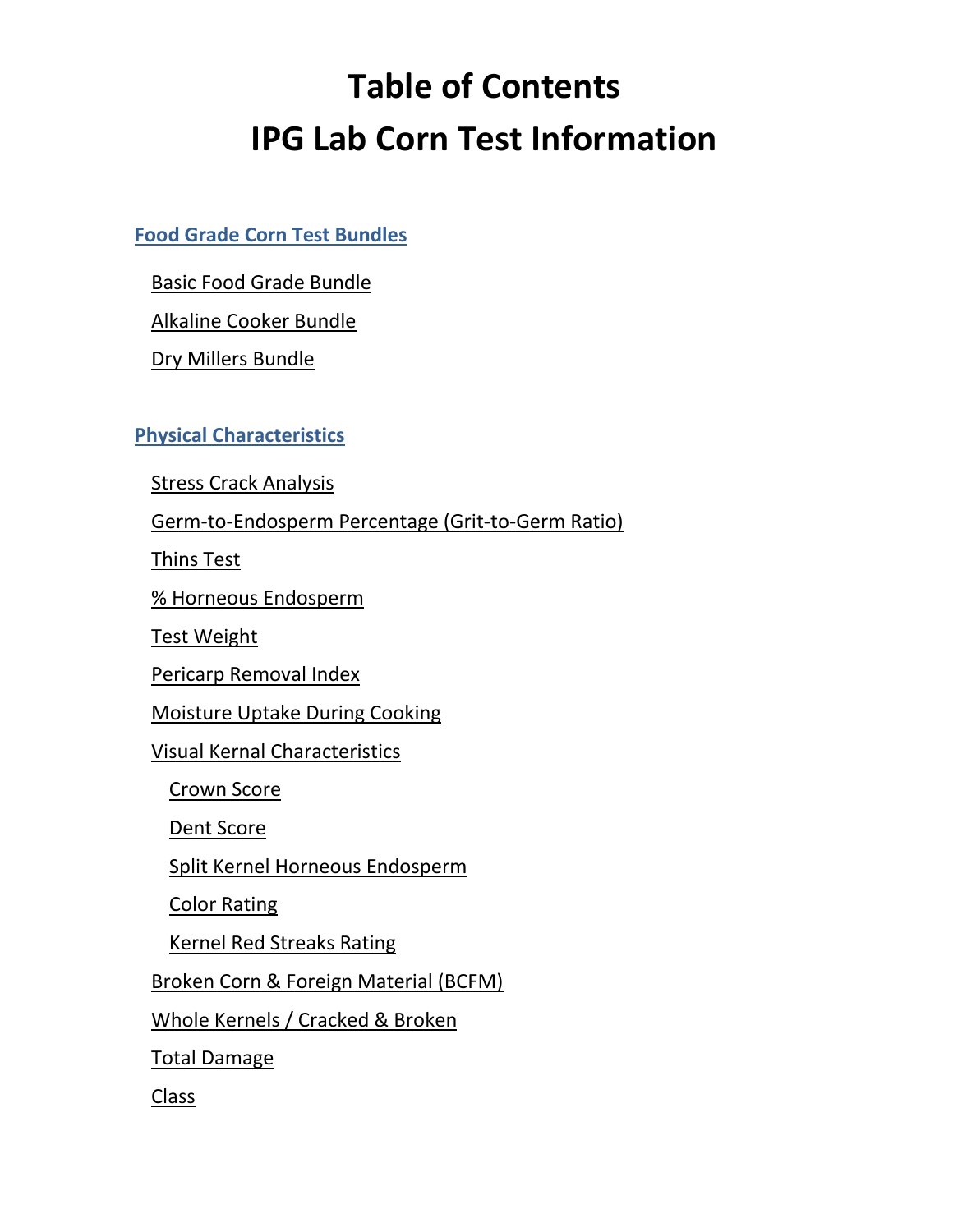## **[Chemical Components](#page-9-0)**

[NIR Proximate Analysis -](#page-9-1) Corn

[NIR Extractable Starch](#page-9-2)

[Amino Acid Profile -](#page-10-0) Corn

[Fatty Acid Profile -](#page-11-0) Corn

Protein Content - [Combustion Method](#page-11-1)

Oil Content - [Ether Extraction](#page-11-2)

[Moisture Content -](#page-12-0) Air Oven

[Amylose Content](#page-12-1)

[Waxy Purity](#page-12-2)

[Aflatoxin](#page-13-0)

[Fumonisin](#page-13-1)

[Vomitoxin \(Deoxyivalenol -](#page-13-2) DON)

## **[Processing Characteristics](#page-14-0)**

[100 Gram Wet Mill Process Test](#page-14-1) [1Kg Wet Mill Process Test](#page-14-2) [Pilot Scale Wet Milling](#page-14-3) [1Kg Dry Mill Process](#page-15-0) [Pilot Scale Dry Milling](#page-15-1) [Endosperm Hardness](#page-15-2) [Near Infrared \(NIR\) Spectroscopy](#page-15-3) [Moisture Basis \(wet or dry\)](#page-16-0) [Alkaline Cooking Process](#page-16-1) [Corn Dry Milling Process](#page-17-0) [Corn Wet Milling Process](#page-17-1) [Dry-Grind Ethanol Process](#page-18-0)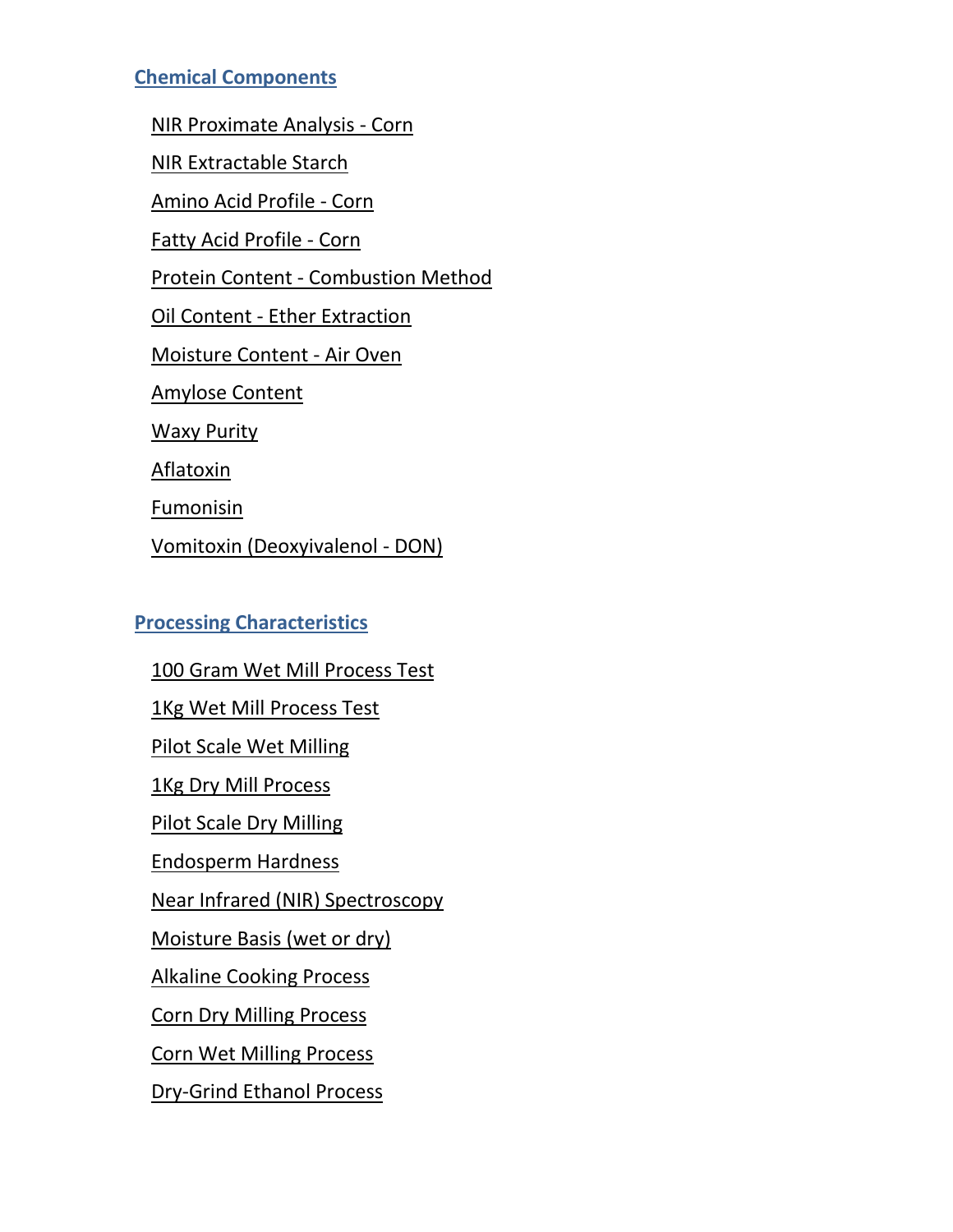# **IPG Lab Corn Test Information**

# **Food Grade Corn Test Bundles**

### <span id="page-2-0"></span>**Basic Food Grade Bundle**

This bundle of tests evaluates those characteristics which have traditionally been most important to food-grade corn handlers and users.

These include:

- NIR Proximate Analysis
- [Thins](#page-4-1)
- [% Horneous Endosperm](#page-4-2)
- [Density, 100 Kernel Weight and Average Kernel Volume](#page-5-2)
- [Test Weight](#page-5-0)

#### <span id="page-2-1"></span>**Alkaline Cooker Bundle**

The alkaline cooking process is used to make corn chips, corn tortillas, and corn tortilla chips. This bundle includes the tests that are important to the Alkaline Cooking industry.

Tests included are:

- [Pericarp Removal](#page-5-1)
- [Moisture Uptake during Cooking](#page-6-0)
- [Visual Kernel Characteristics](#page-6-1)

This bundle, in addition with the Basic Food Grade Bundle is helpful to be placed on alkaline cooking companies' approved hybrid lists.

#### <span id="page-2-2"></span>**Dry Millers Bundle**

Corn Dry Millers physically separate corn into grits, flour, and meal.

Tests included are:

- Germ-to-Endosperm Percentage (Grit-to-Germ Ratio)
- Extended Kernel Sizing ( 22/64, 20/64, 18/64, 16/64 round screens)

This bundle, in addition with the Basic Food Grade Bundle is helpful to be placed on dry milling companies' approved hybrid lists.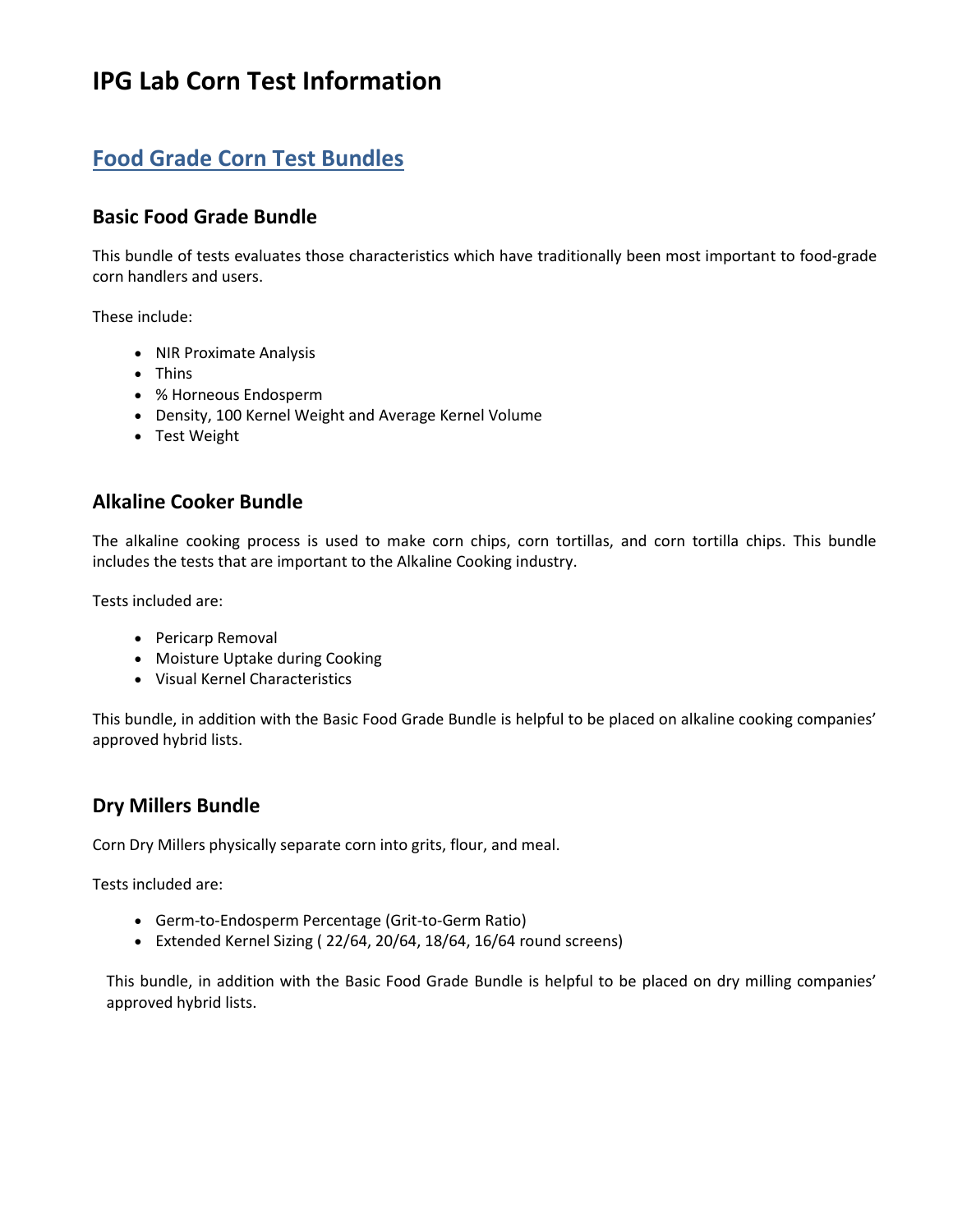# <span id="page-3-0"></span>**Physical Characteristics**

#### <span id="page-3-1"></span>**Stress Crack Analysis**

Stress cracks are internal fissures in the hard endosperm of a corn kernel. The pericarp of the kernel is not damaged, so the outward appearance of the kernel may be unaffected at first glance.

The cause of stress cracks is pressure buildup due to large gradients of moisture content and temperature within the kernel's hard endosperm. The internal stresses are not able to build up as much in the soft, floury endosperm. A kernel may have one, two, or multiple cracks. High-temperature drying is the most common cause of stress cracks. Therefore, high levels of stress cracking can serve as a guide to poor suitability for particular uses.

[Wet Milling](#page-17-1) – larger amounts of broken corn lost in cleaning (screening to remove chaff, broken grain and small kernels), lower starch yield due to high-temperature drying.

[Dry Milling](#page-17-0) – larger amounts of broken corn lost to cleanout, lower yield of the most valuable products (large grits).

[Alkaline Cooking](#page-16-1) – larger amounts of broken corn lost in cleaning, disturbance of process balance leading to overcooking or undercooking.

The IPG Lab evaluates stress cracks using a backlit viewing board to accentuate the cracks. Two replicates of 100 intact kernels (no external damage) are examined. The severity of the stress crack damage is related to the total number of stress-cracked kernels and the number of cracks in each kernel. Many corn users will specify the acceptable level of cracks.

The Stress Cracks Test report includes:

- % Stress Cracks Percentage of kernels with at least one crack
- % Single Stress Cracks (SSC) Percentage of kernels with only one crack
- % Double Stress Cracks (DSC) Percentage of kernels with exactly two cracks
- % Multiple Stress Cracks (MSC) Percentage of kernels with more than two cracks
- Stress Crack Index (SCI) Weighted average, showing severity of cracking
	- SCI is calculated using the formula: *SCI = [SSC x 1] + [DSC x 3] + [MSC x 5]*

Lower numbers for the percentages and index are always better. If stress cracks are present, singles are better than doubles or multiples. Many contracts are written with a stress crack allowance of 20%, but this may vary from case to case.

| % Stress Cracks           | Possible Values 0-100% | Typical Results 0-60% |
|---------------------------|------------------------|-----------------------|
| % Single Stress Cracks    | Possible Values 0-100% | Typical Results 0-30% |
| % Double Stress Cracks    | Possible Values 0-100% | Typical Results 0-20% |
| % Multiple Stress Cracks  | Possible Values 0-100% | Typical Results 0-50% |
| <b>Stress Crack Index</b> | Possible Values 0-500  | Typical Results 0-300 |

On November 29, 1995, the Grain Inspection, Packers, and Stockyards Administration (GIPSA) published in the Federal Register (60 FR 61194) a final rule offering stress crack testing of corn effective January 1, 1996. The method developed at the Identity Preserved Grain Laboratory was selected as the official GIPSA method for stress crack analysis.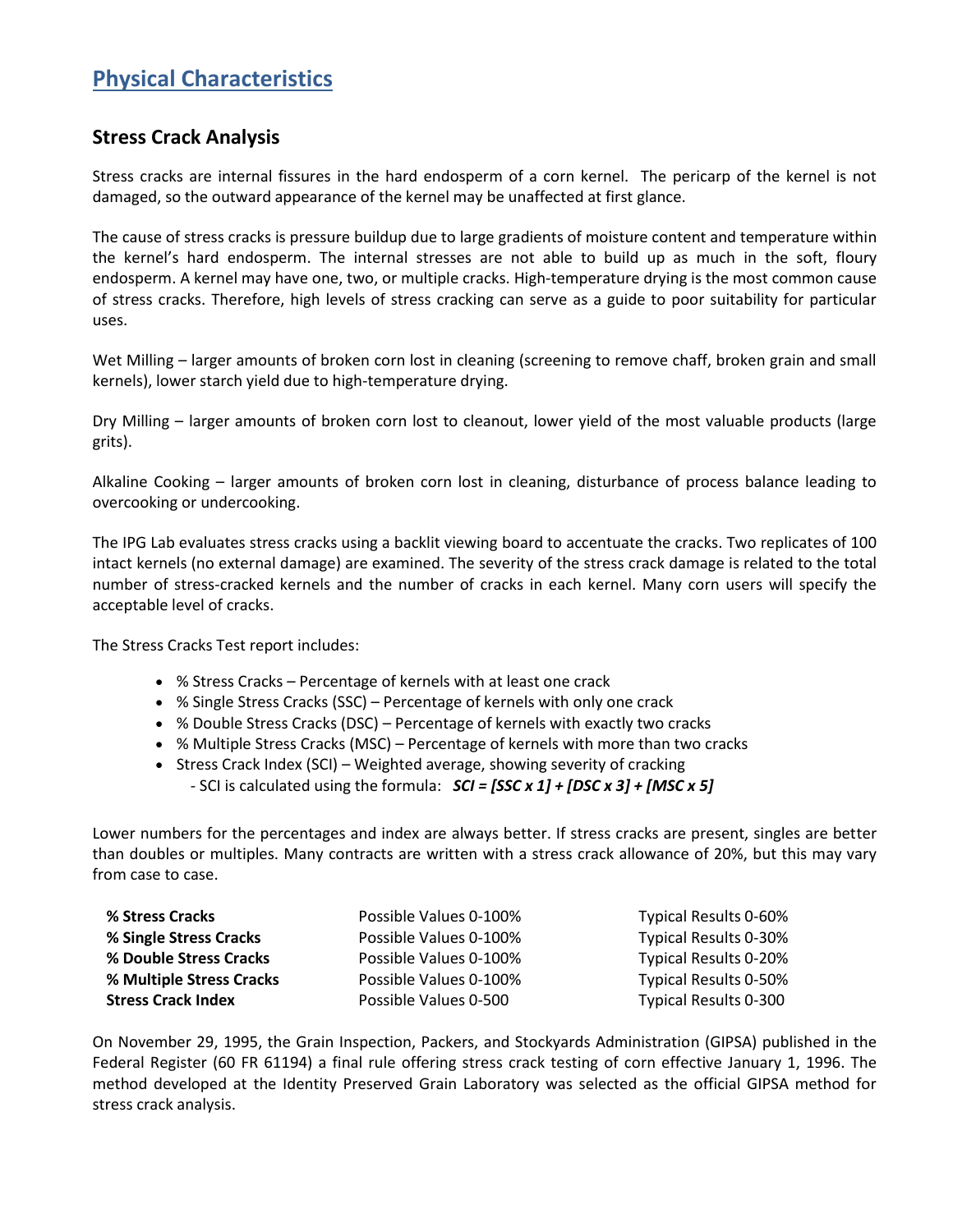## <span id="page-4-0"></span>**Germ-to-Endosperm Percentage (Grit-to-Germ Ratio)**

The Grit-to-Germ Ratio is also offered as a component of the **Dry Millers Bundle**.

This test relates the amount of grit (endosperm) in the kernel to the amount of germ (embryo). This is useful to all food corn users, but especially dry millers. [Dry millers](#page-17-0) process the kernel to physically separate the bran (pericarp) and germ from the endosperm to produce grits. Larger grit pieces are more valuable. The germ can be processed for oil, which is also a valuable product, but incomplete separation of germ from the grit pieces greatly reduces the grit quality. Hence, the desire is for more grit and less germ in the kernel.

In this test, kernels are soaked approximately 48 hours to soften the kernel. Twenty kernels are hand-dissected to remove the pericarp and then the germ. The germ and endosperm pieces are dried, and the percentage of the germ weight to the weight of the grit is reported on a [dry basis.](#page-16-0) A lower percentage of germ is typically preferred by food corn users.

Possible Values 8.5-14.5% Typical Results 10-12%

#### <span id="page-4-1"></span>**Thins Test**

The Thins Test is also offered as a component of the **Basic Food Grade Bundle**.

Kernel size is very important to all food grade corn users. Small kernels will result in excessive cleanout losses. It is difficult for [dry millers](#page-17-0) to make large grits from small kernels. Variability in kernel size will affect the consistency of the [alkaline cooking](#page-16-1) process. The Thins test provides a good estimate of the average kernel size of a sample.

The test is performed by screening 250 grams of corn over a 20/64" round-hole screen. The corn passing through the screen is collected and weighed.

Thins are calculated using the equation: *% Thins = ( Weight of material in pan /* **250 g** ) **x 100**

The desired Thins percentage will vary by user, though nearly all would prefer less than 50%.

Possible Values 0-100% Typical Results 5-75%

#### <span id="page-4-2"></span>**% Horneous Endosperm**

The % Horneous Endosperm Test is also offered as a component of the **Basic Food Grade Bundle**.

This test provides a measure of [endosperm hardness](#page-15-2) t[o alkaline cookers](#page-16-1) and [dry millers.](#page-17-0)

The test is performed by visually rating the kernels, placed germ facing up, on a light table. Soft endosperm is opaque, and will block light. Hard, or horneous, endosperm is translucent. A rating is made from standard guidelines based on the degree to which the soft endosperm at the crown of the kernel extends down toward the germ. Ratings for twenty externally sound kernels are averaged for the reported result.

Most food grade corn users prefer a result of 90% or higher for the % Horneous Endosperm Test, although some may accept as low as 85%.

Possible Values 70-100% Typical Results 70-95%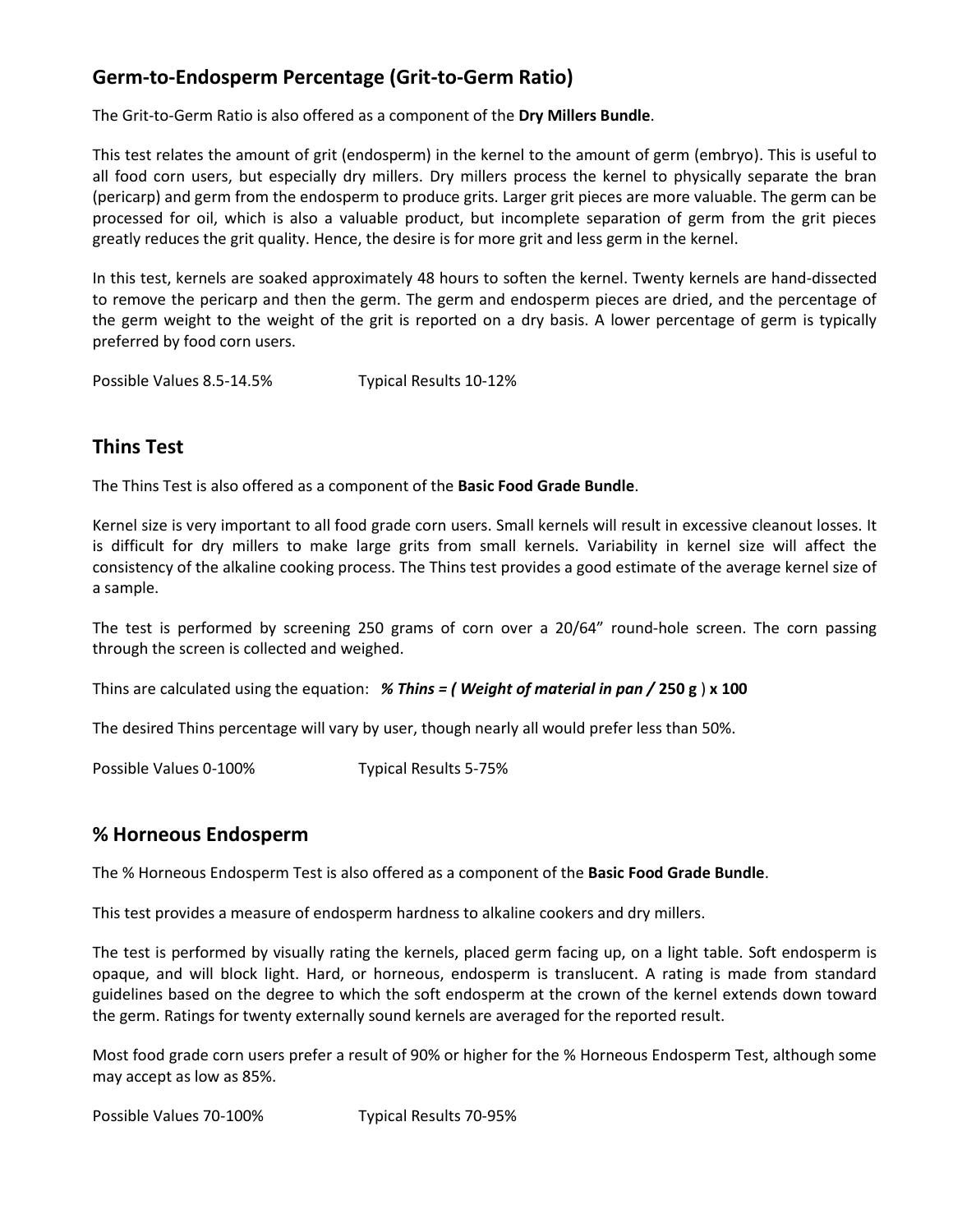## <span id="page-5-2"></span>**True Density**

The True Density Test is also offered as a component of the **Basic Food Grade Bundle**.

This test provides a measure of [endosperm hardness](#page-15-2) t[o alkaline cookers](#page-16-1) and [dry millers.](#page-17-0)

Density is calculated by dividing the weight of a sample of 100 externally sound kernels by the volume of the same 100 kernels. The weight is obtained using an analytical balance with a minimum of four decimal places. The volume is determined using a helium pycnometer. Two-100 kernel replicates are averaged.

The density (in grams per cubic centimeter), 100 kernel weight (in grams), and average kernel volume (in cubic centimeters) are reported. Because true density will decrease as moisture content increases, the moisture content of the sample is also reported. It is recommended that the sample be between 12 and 16% moisture for analysis. Most food grade corn users want densities higher than 1.31 grams per cubic centimeter.

**100 Kernel Weight** Possible Values 15-50 grams Typical Results 25-40 grams **Average Kernel Volume** Possible Values 15-35 cm<sup>3</sup>

**True Density Possible Values 1.17-1.37 g/cm<sup>3</sup>** 

Typical Results 20-28  $\text{cm}^3$ Typical Results 1.25-1.35  $g/cm<sup>3</sup>$ 

## <span id="page-5-0"></span>**Test Weight**

Test Weight, or bulk density, is also offered as a component of the **Basic Food Grade Bundle**.

Test Weight is a measure of the quantity of grain required to fill a specific volume (Winchester bushel). There is often, though not always, a strong correlation between Test Weight and [True Density.](#page-5-2) As such, Test Weight is often used as a gauge of [endosperm hardness](#page-15-2) to [alkaline cookers](#page-16-1) and [dry millers.](#page-17-0) High-test weight corn will take less storage space than corn with a lower test weight. Test Weight is a part of the GIPSA Official United States Standards for Grain grading criteria.

The test involves filling a test cup of known volume through a funnel held at a specific height above the test cup to the point where grain begins to pour over the sides of the test cup. A strike-off stick is used to level the grain in the test cup, and the grain remaining in the cup is weighed. The weight is then converted to and reported in the tradition U.S. unit, pounds per bushel (lb/bu). Because Test Weight can decrease as moisture content increases, the moisture content of the sample is also reported. It is recommended that the sample be between 12 and 16% moisture for analysis. Most food grade corn users desire Test Weights higher than 60 lb/bu with some requesting a minimum of 62 lb/bu.

Possible Values 48-67 lb/bu Typical Result 56-64 lb/bu

#### <span id="page-5-1"></span>**Pericarp Removal Index**

The Pericarp Removal Index is also offered as a component of the **Alkaline Cooker Bundle**.

Th[e alkali cooking process](#page-16-1) is used for making products such as corn tortillas, tortilla chips, and corn chips. Corn is simmered in a dilute lime (calcium hydroxide) solution. The lime dissolves the pericarp to varying degrees based on the composition of the pericarp. Water is absorbed by the kernel during cooking.

The test involves adding samples of corn to a gently boiling 1% lime solution and simmering for 20 minutes. After the cook time is complete the sample is immediately rinsed with tap water to cease the cooking process and rinse any dissolved pericarp from the cooked grain (nixtamal). The sample is drained and stained using a dye that will color the remaining pericarp material selectively for easier rating. Individual kernel ratings are made on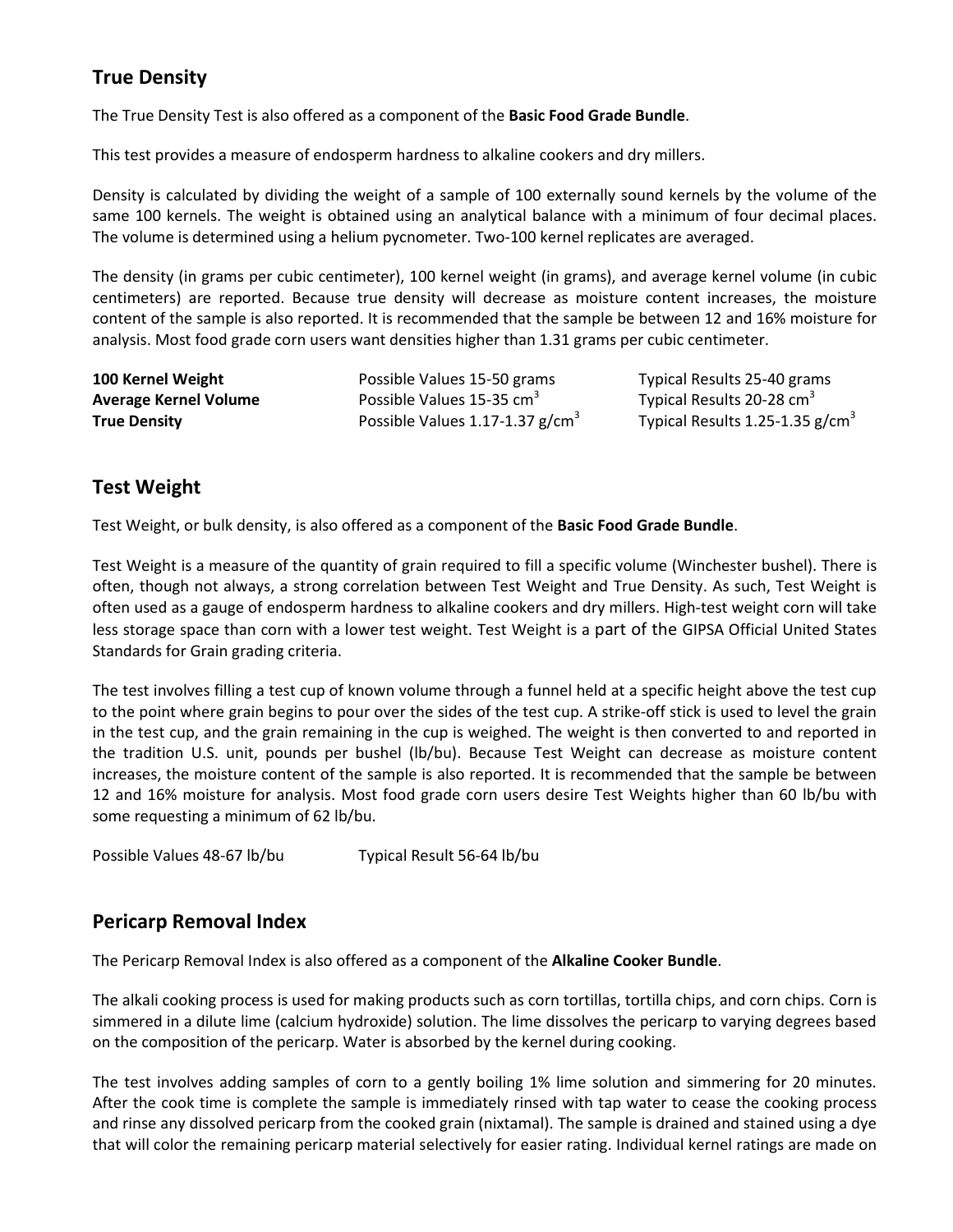a scale from 1 (complete removal) to 5 (essentially no removal). Individual kernel ratings are averaged for the final reported result.

Snack food makers would like complete removal of the pericarp. Excess pericarp in the nixtamal can lead to expensive process disruptions and also to discolored product. They prefer results of 1-3. Tortilla makers can accept more pericarp in their product. In fact, the cooked pericarp will act to help the tortilla have a longer shelflife by retaining moisture, increasing pliability (softness) of the tortilla, and reducing the need for artificial additives. Values from 2-4 are desired.

Some corn kernels will have a dark bronze [color](file:///C:/Documents%20and%20Settings/heatherc/Local%20Settings/Temporary%20Internet%20Files/Content.Outlook/John/IPG%20Lab%20Corn%20Test%20Information.htm%23Color_Rating%23Color_Rating) o[r red streaks](file:///C:/Documents%20and%20Settings/heatherc/Local%20Settings/Temporary%20Internet%20Files/Content.Outlook/John/IPG%20Lab%20Corn%20Test%20Information.htm%23Red_Streaks%23Red_Streaks) in the pericarp (outer kernel coat). During alkaline cooking, the red pigments react with the calcium hydroxide, turning a dark green – almost black – color. In addition, the reaction binds the dark pericarp to the endosperm. This results in undesirable dark specks in the product.

Possible Values 1-5 Typical Results 1-4

#### <span id="page-6-0"></span>**Moisture Uptake During Cooking**

The Moisture Uptake Test is also offered as a component of the **Alkaline Cooker Bundle**.

The Moisture Uptake Test evaluates the ability of the grain to absorb water during the [alkaline cooking process.](#page-16-1) Process stability is critical to a manufacturer. Fewer adjustments to keep the process within its design parameters result in production of a more consistent product. Moisture content of the corn after cooking is a critical process parameter. The Moisture Uptake Test allows the cooking characteristics of corn samples to be compared. Processors prefer that the corn they use have consistent cooking characteristics.

Corn samples are placed in a 1% lime (calcium hydroxide) solution at room temperature and rapidly heated to 100°C followed by 25 minutes of cooking at a gentle boil. The samples are immediately removed, cooled, and drained to remove exterior moisture. The moisture content is determined on the sample using the [Air Oven](#page-12-0) method. This final moisture content after cooking is reported as the Moisture Uptake.

Possible Values 30-50% Typical Results 35-45%

#### <span id="page-6-1"></span>**Visual Kernel Characteristics**

The Visual Kernel Characteristic Ratings are also offered as a component of the **Alkaline Cooker Bundle**.

The Visual Kernel Characteristics scores are available individually or as a group of five tests. Twenty individual kernel ratings are averaged to determine the final result.

There are certain visible characteristics that can convey a great deal about a corn sample's suitability for food grade corn uses.

<span id="page-6-2"></span>**Crown Score** – The Crown Score is a measure of kernel hardness. It is a rating of the amount of opaque soft endosperm that is deposited at the crown (see picture) of the kernel. Ratings of individual kernels are made on a scale of 1 (soft endosperm extends half or more of the length of the kernel from the crown) to 9 (no soft endosperm visible at the crown). A rating of 6 (soft endosperm at the crown extends to, but not over, the "shoulders" of the kernel) or higher is preferred by most processors, but will vary.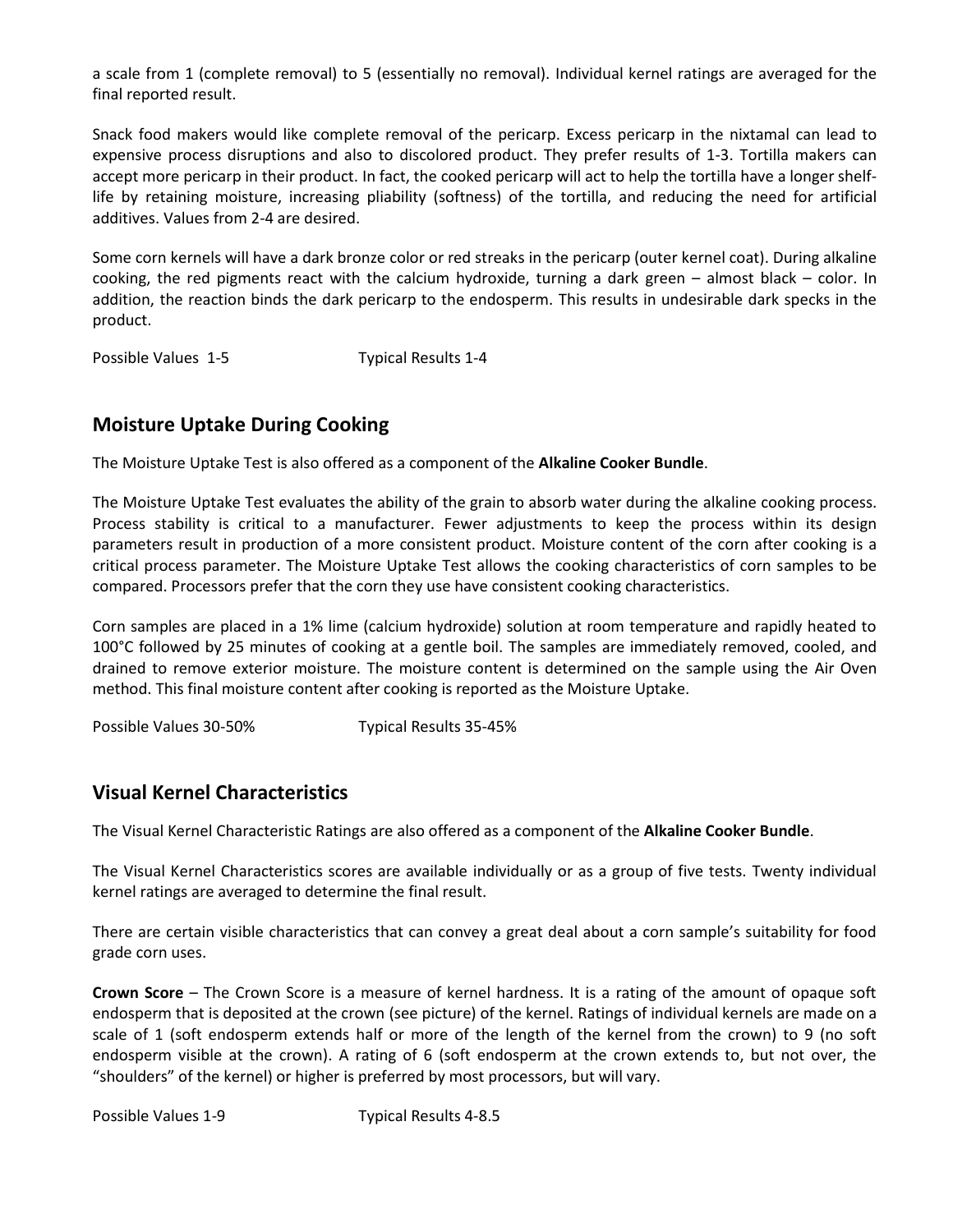<span id="page-7-0"></span>**Dent Score** – The Dent Score is another measure of kernel hardness. As corn kernels mature, soft endosperm at the crown compresses while the hard endosperm remains rigid. This results in a dimple, or "dent", in the crown. This is reason for the term "dent corn". Nearly all corn grown in the U.S. is of the dent corn type. Softer corn has a deeper dent. Ratings of individual kernels are made on a scale of 1 (very deep dent with wrinkling of the crown and potential "kissing" as the edges of the dent are pulled to each other) to 9 (no dent). A rating of 6 (the dent is still more of a smooth-edged depression than an abrupt cavity in the crown) or higher is preferred by most processors, but will vary.

Possible Values 1-9 Typical Results 4-8.5

<span id="page-7-1"></span>**Split Kernel Horneous Endosperm** – The Split Kernel Horneous Endosperm Score is yet another measure of hardness. The hard endosperm in corn is preferentially deposited in specific locations within the kernel. The first hard endosperm is laid down on the "back" side (opposite the germ face) of the kernel. As kernels get harder the quantity of hard endosperm at this location increases to a point where hard endosperm begins to be deposited on the germ side (between the germ and the crown) in increasingly larger amounts. This phenomenon is easily observed by splitting a kernel in half through the germ face. Ratings of individual kernels are made on a scale of 1 (no hard endosperm visible) to 9 (very large deposit of hard endosperm between the crown and germ face). A rating of 6 (hard endosperm is just beginning to be deposited on the germ side of the kernel) or higher is preferred by most processors, but will vary.

Possible Values 1-9 Typical Results 3-8.5

<span id="page-7-2"></span>**Color Rating** – The Color Rating is a measurement of the color of the grain. The color of the raw material can dramatically affect product color. Individual kernels are rated by comparison to color standards. The scale for yellow corn goes from 1 (dark bronze) to 8 (bright yellow). The scale for white corn goes from 1 (light yellow) to 8 (bright white). Most processors desire ratings of 5-6 (light orange for yellow corn, or slightly off-white for white corn) or higher. Cutoffs will vary by user.

The dark reddish-brown color is usually in the pericarp (outer kernel coat). On occasion, the endosperm may be the source of the darker orange color. During [alkaline cooking,](file:///C:/Documents%20and%20Settings/heatherc/Local%20Settings/Temporary%20Internet%20Files/Content.Outlook/John/IPG%20Lab%20Corn%20Test%20Information.htm%23Alkaline_Cooking_Process%23Alkaline_Cooking_Process) the red pigments in the pericarp react with the calcium hydroxide, turning a dark green – almost black – color. In addition, the reaction binds the dark pericarp to the endosperm. This results in poor [pericarp removal index](file:///C:/Documents%20and%20Settings/heatherc/Local%20Settings/Temporary%20Internet%20Files/Content.Outlook/John/IPG%20Lab%20Corn%20Test%20Information.htm%23Pericarp_Removal_Index%23Pericarp_Removal_Index) ratings and undesirable dark specks in the product.

Possible Values 1-8 Typical Results 3-7.5

<span id="page-7-3"></span>**Kernel Red Streaks Rating** – The red streaks seen on some kernels are the same pigments that cause the overall bronze discoloration described in the [Color Rating](file:///C:/Documents%20and%20Settings/heatherc/Local%20Settings/Temporary%20Internet%20Files/Content.Outlook/John/IPG%20Lab%20Corn%20Test%20Information.htm%23Color_Rating%23Color_Rating) section above. Red streaking is due to a combination of genetic and environmental causes, but the dynamics are not fully understood. Some red streaks are caused by a chemical secreted by the wheat curl mite (*Aceria tulipae*). The streaks will often occur nearer the tip of the ear, and usually near the tip cap, although they can occur any where on the kernel. Another type of red streaks can be induced by peeling back the husks of maturing susceptible corn plants. Certain hybrids and inbreds are more susceptible than others. Some nearly always streaked, some never show streaks, and some are completely unpredictable for the occurrence of red streaks. White corn generally shows less red streaking than most yellow hybrids.

Ratings of individual kernels are made on a scale of 1 (complete coloration of the kernel) to 8 (no red streaks). A rating of 7.8 (four out of twenty kernels may have very slight red specks) or higher is preferred by most processors, but will vary. Some processors may eliminate consideration of a sample with any red streaking.

Possible Values 1-8 Typical Results 3-8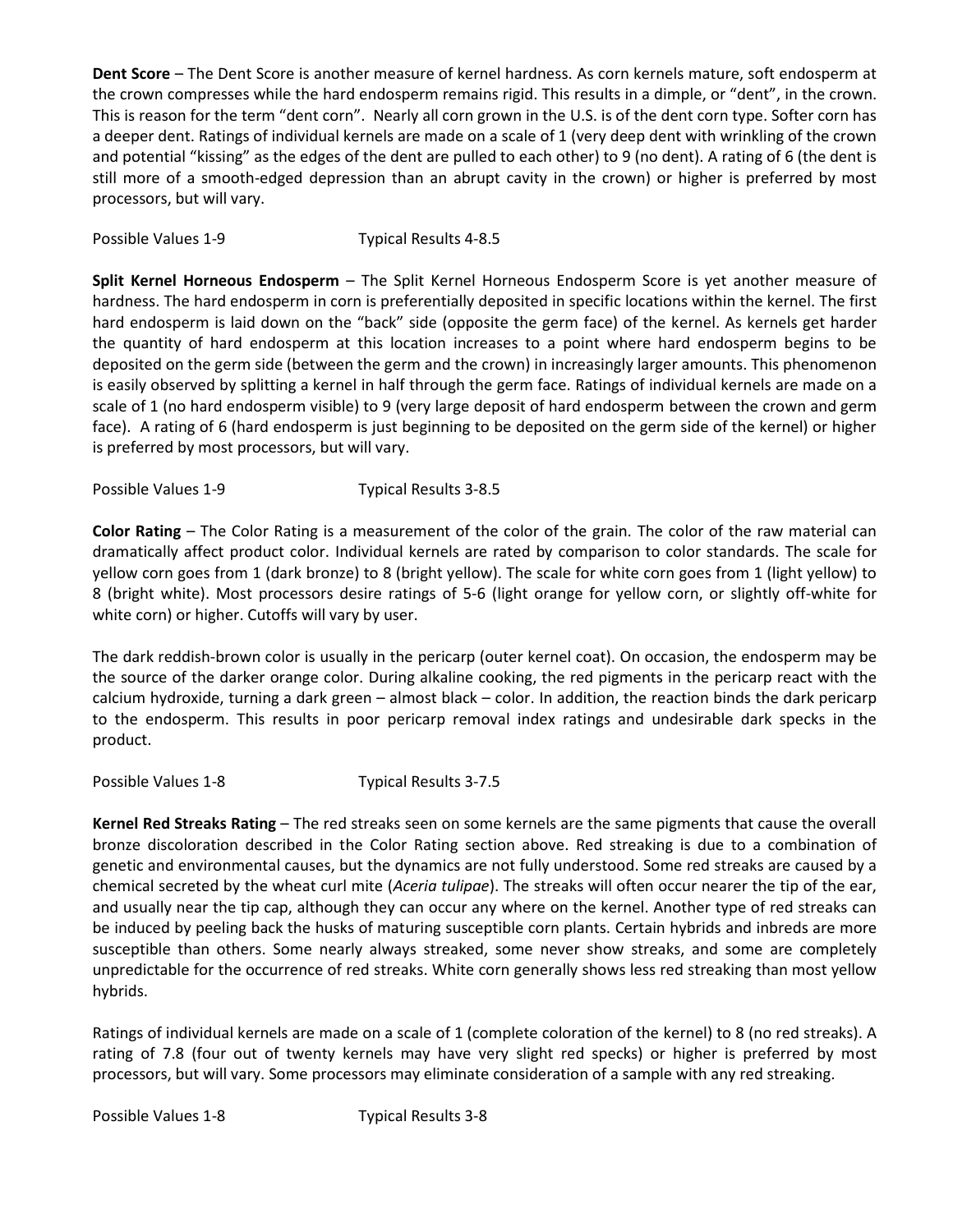## **Broken Corn & Foreign Material (BCFM)**

Broken Corn & Foreign Material is part of the GIPSA Official United States Standards for Grain grading criteria. Higher levels of BCFM will indicate that a sample may have been through more, or rougher, handling than another sample with lower BCFM. Higher levels of BCFM lead to decreased storability and can be a dust explosion hazard.

This test determines the amount of all matter that passed through a 12/64 inch round-hole sieve and all matter other than corn that remains on the top of the sieve. The IPG Lab is not an officially designated grain inspection facility, and, therefore, cannot issue official grades. The data from the IPG Lab can be useful in making decisions, but cooperative arrangements can also be made with the local official inspection station in the case that official documentation is required. BCFM is reported as a percentage of the initial sample.

Possible Values 0-20+% Typical Results 0-5%

## <span id="page-8-1"></span>**Whole Kernels / Cracked & Broken**

The exterior integrity of the corn kernel is very important to alkaline cookers. Any nicks or cracks in the kernel will allow water to enter the kernel much faster than in an intact one. Too much water uptake during cooking can result in expensive process shutdown time or a product that does not meet specifications for quality and composition. No company can afford to have these occur at a high frequency. Some companies even pay extra premiums, over and above contracted premiums, for corn delivered above a specified level of whole kernels. While hard endosperm texture lends itself to preservation of more whole kernels than does soft corn, the primary factor in delivering whole kernels is handling during and after harvest. The type of conveyance (bucket elevators are better than screw augers), number and length of conveyances, and even combine configuration will have a profound effect on kernel integrity.

In the Whole Kernels Test, 50 grams of cleaned (BCFM-free) corn is inspected kernel-by-kernel. Cracked, broken, or chipped grain, along with any kernels showing significant pericarp damage are removed, the whole kernels are weighed, and the result is reported as a percentage of the original 50 gram sample. Some companies perform the same test, but report the "Cracked & Broken" percentage. A Whole Kernels score of 97% equates to a Cracked & Broken rating of 3%.

Possible Values 0-100% Typical Results 0-20%

## <span id="page-8-2"></span><span id="page-8-0"></span>**Total Damage**

Total Damage is part of the GIPSA Official United States Standards for Grain grading criteria. This test determines the amount of damaged kernels from various reasons such as mold, insects, heat, ground, sprout, or cob rot. Most of these types of damage result in some sort of discoloration or change in kernel texture. It does not include broken pieces of grain that are otherwise normal in appearance. The IPG Lab is not an officially designated grain inspection facility, and, therefore, can not issue official grades. The data from the IPG Lab can be useful in making decisions, but cooperative arrangements can also be made with the local official inspection station in the case that official documentation is required.

A representative working sample of corn is visually examined by a proper-trained individual for content of damaged kernels. Damage is reported as the weight percentage of the working sample that is damaged grain.

<span id="page-8-3"></span>Possible Values 0-15+% Typical Results 0-5%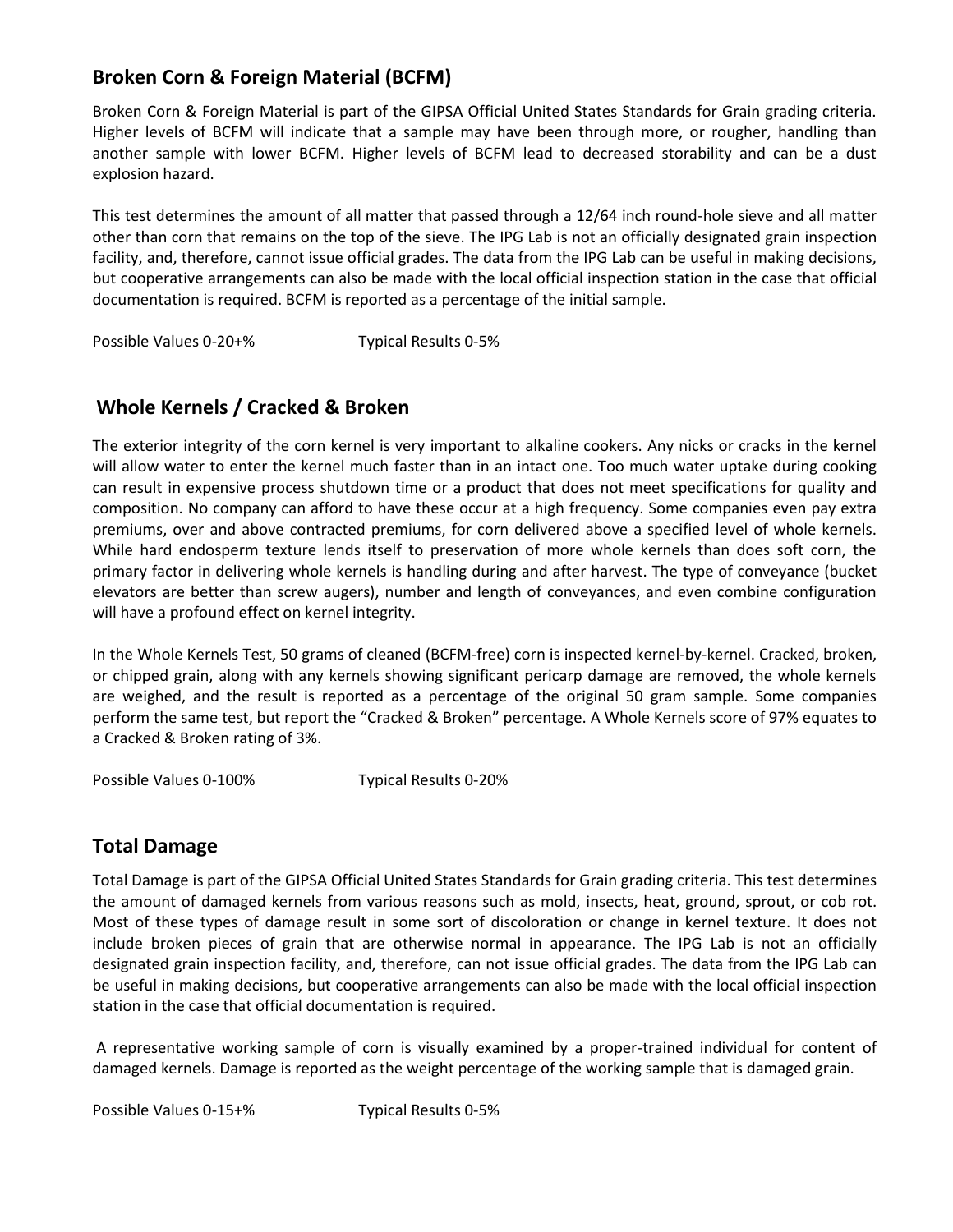#### **Class**

A corn sample will belong to one of the three classes of corn – yellow, white or mixed. This test is part of the GIPSA Official United States Standards for Grain grading criteria. The kernels from a 250 gram sample are separated by color. Class is defined by the following criteria:

- Yellow Corn Yellow kerneled and contains not more than 5.0 % of corn of other colors.
- White Corn White kerneled and contains not more than 2.0 % of corn of other colors.
- Mixed Corn Corn that does not meet the requirements for the other classes and includes white capped Yellow corn.

The result is reported as Yellow, White, or Mixed. The IPG Lab is not an officially designated grain inspection facility, and, therefore, can not issue official grades. The data from the IPG Lab can be useful in making decisions, but cooperative arrangements can also be made with the local official inspection station in the case that official documentation is required.

# <span id="page-9-0"></span>**Chemical Components**

#### <span id="page-9-1"></span>**NIR Proximate Analysis - Corn**

[NIR](#page-15-3) Proximate Analysis is also offered as a component of the **Basic Food Grade Bundle**, and [NIR Extractable](#page-9-2)  [Starch.](#page-9-2)

Proximates are the major components of the grain. For corn, the NIR Proximate Analysis includes Oil Content, Protein Content, Starch Content (or Total Starch), and Moisture Content. The test does not include Fiber Content or Ash Content. This procedure is nondestructive to the corn. Proximate Analysis is also available using wet chemistry methods fo[r protein content,](#page-11-1) [oil content,](#page-11-2) an[d moisture content](#page-12-0) but the sample must be ground.

Various end users have different demands for grain composition. A hog feeder may want increased oil and protein levels to increase feeding efficiency. A dry-grind ethanol manufacturer may want more starch, since that should increase his product yields.

Results (other than Moisture Content) are reported on a [dry basis](#page-16-0) percentage (percent of non-water material). Moisture Content is reported "as is" (percent of total sample weight).

**Oil Content Content Possible Values 2-20+%** Typical Results 3-8% **Protein Content Possible Values 5-20+%** Typical Results 6-16% **Starch Content** Possible Values 50-80% Typical Results 62-75% **Moisture Content Possible Values 5-35%** Typical Results 8-17%

#### <span id="page-9-2"></span>**NIR Extractable Starch**

[NIR](#page-15-3) Extractable Starch provides a prediction of the yield of starch in a corn sample from the [wet milling process.](#page-17-1) This procedure is nondestructive to the corn. The calibration was developed at the Agricultural and Biological Engineering Department at the University of Illinois at Urbana-Champaign using the [100 Gram Wet Milling](#page-14-1) test as the reference method.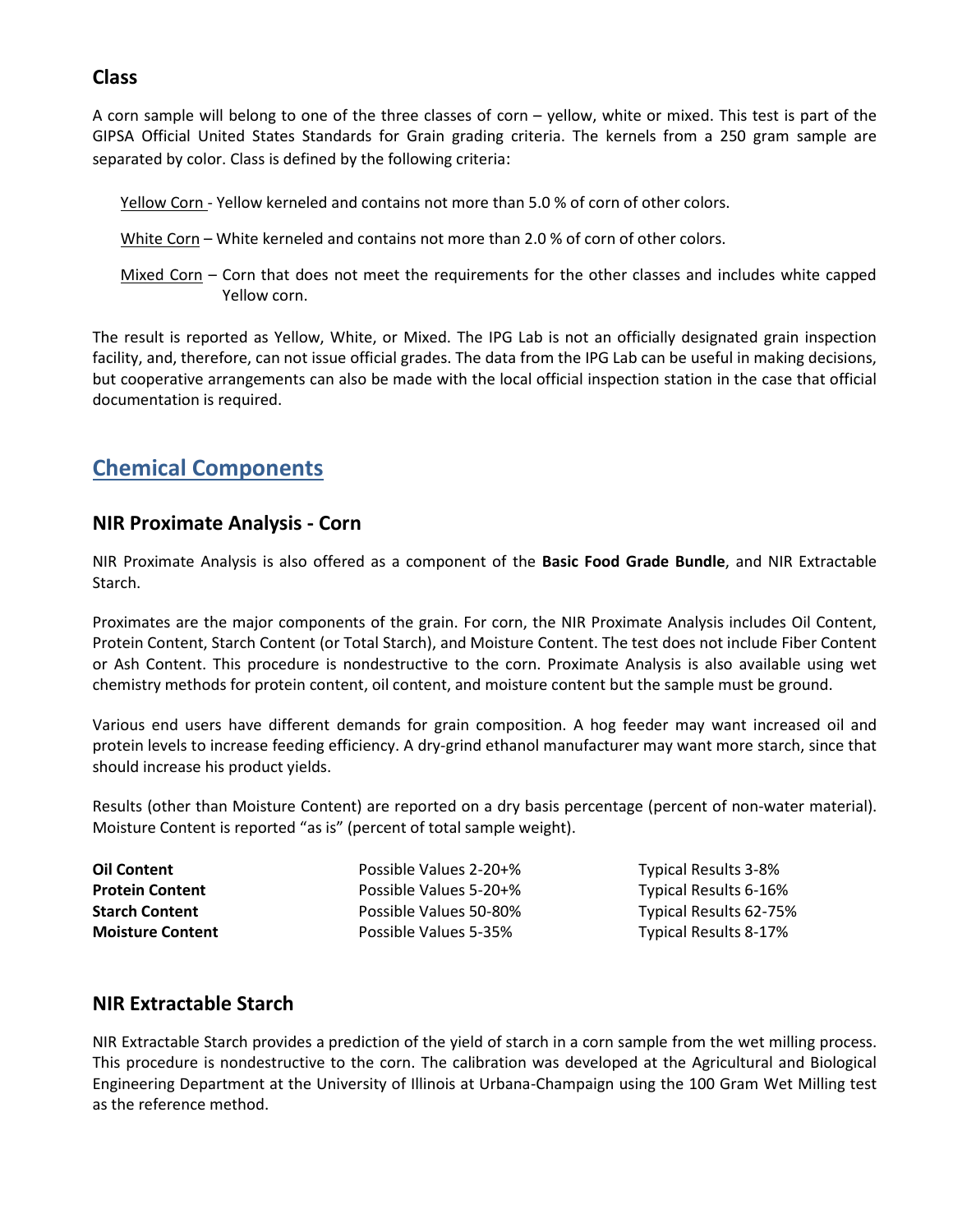The primary purpose of wet milling is to efficiently separate kernel components to obtain starch. Some hybrids contain more starch than others. Differences in the grain can affect the amount of Total Starch in the corn sample that is recovered in the wet milling process as starch product. The remaining unrecovered starch goes into lower-value feed products. So, even in samples containing the same amount of Total Starch, one sample may yield considerably more starch product after milling than another.

The starch recovery is the amount of starch product (predicted starch yield or extractable starch content) divided by the total starch present in the sample. This number can serve as a guideline to the millability, or efficiency of separation, of the sample.

The NIR Extractable Starch test report includes the Extractable Starch Content (predicted starch yield), [NIR](#page-9-1)  [Proximate Analysis](#page-9-1) – Corn, and the Predicted Starch Recovery. Extractable Starch is reported on a [dry basis](#page-16-0) percentage.

| <b>NIR Extractable Starch</b>    | Possible Values 45-72%  | Typical Results 60-70% |
|----------------------------------|-------------------------|------------------------|
| <b>Predicted Starch Recovery</b> | Possible Values 60-100% | Typical Results 85-95% |

#### <span id="page-10-0"></span>**Amino Acid Profile – Corn**

Amino Acid Profile is available using wet chemistry (HPLC) methods.

The Amino Acid Profile provides an analysis of the amino acid content of a corn sample. Amino acids are the "building blocks" of protein. The proper blend of amino acids (a measure of protein quality) is necessary for a proper feed ration. Amino acids must be supplemented if the diet is insufficient or negative productivity or health consequences will develop.

In this test, a ground sample of corn is analyzed using a NIR spectrophotometer. The instrument uses a calibration to evaluate the level of 15 individual amino acids:

| Cystine              | Possible Values | $0.10 - 0.30%$  | <b>Typical Results</b> | $0.15 - 023%$   |
|----------------------|-----------------|-----------------|------------------------|-----------------|
| <b>Methionine</b>    | Possible Values | $0.10 - 0.30%$  | <b>Typical Results</b> | 0.15-0.34%      |
| Lysine               | Possible Values | $0.20 - 0.40%$  | <b>Typical Results</b> | $0.24 - 0.33%$  |
| <b>Threonine</b>     | Possible Values | $0.25 - 0.50%$  | <b>Typical Results</b> | $0.29 - 0.43%$  |
| Tryptophan           | Possible Values | $0.07 - 0.09\%$ | <b>Typical Results</b> | $0.07 - 0.09\%$ |
| <b>Arginine</b>      | Possible Values | $0.30 - 0.60\%$ | <b>Typical Results</b> | 0.37-0.54%      |
| Valine               | Possible Values | 0.30-0.60%      | <b>Typical Results</b> | 0.33-0.54%      |
| <b>Serine</b>        | Possible Values | $0.25 - 0.65%$  | <b>Typical Results</b> | 0.29-0.55%      |
| Glycine              | Possible Values | $0.25 - 0.45%$  | <b>Typical Results</b> | $0.31 - 0.40%$  |
| <b>Alanine</b>       | Possible Values | 0.40-1.00%      | <b>Typical Results</b> | 0.50-0.90%      |
| <b>Isoleucine</b>    | Possible Values | $0.20 - 0.45%$  | <b>Typical Results</b> | $0.24 - 0.40%$  |
| <b>Proline</b>       | Possible Values | 0.60-1.05%      | <b>Typical Results</b> | $0.66 - 0.93%$  |
| Leucine              | Possible Values | 1.60-1.50%      | <b>Typical Results</b> | $0.72 - 1.31%$  |
| <b>Glutamic Acid</b> | Possible Values | 1.15-2.30%      | <b>Typical Results</b> | 1.32-2.04%      |
| <b>Aspartic Acid</b> | Possible Values | 0.50-0.90%      | <b>Typical Results</b> | 0.59-0.80%      |

Of these, the first five – cystine, methionine, lysine, threonine, and tryptophan – are usually considered the most critical in balancing a feed ration. Amino acids are reported on a dry basis percentage. Desired levels are dependent on the end user.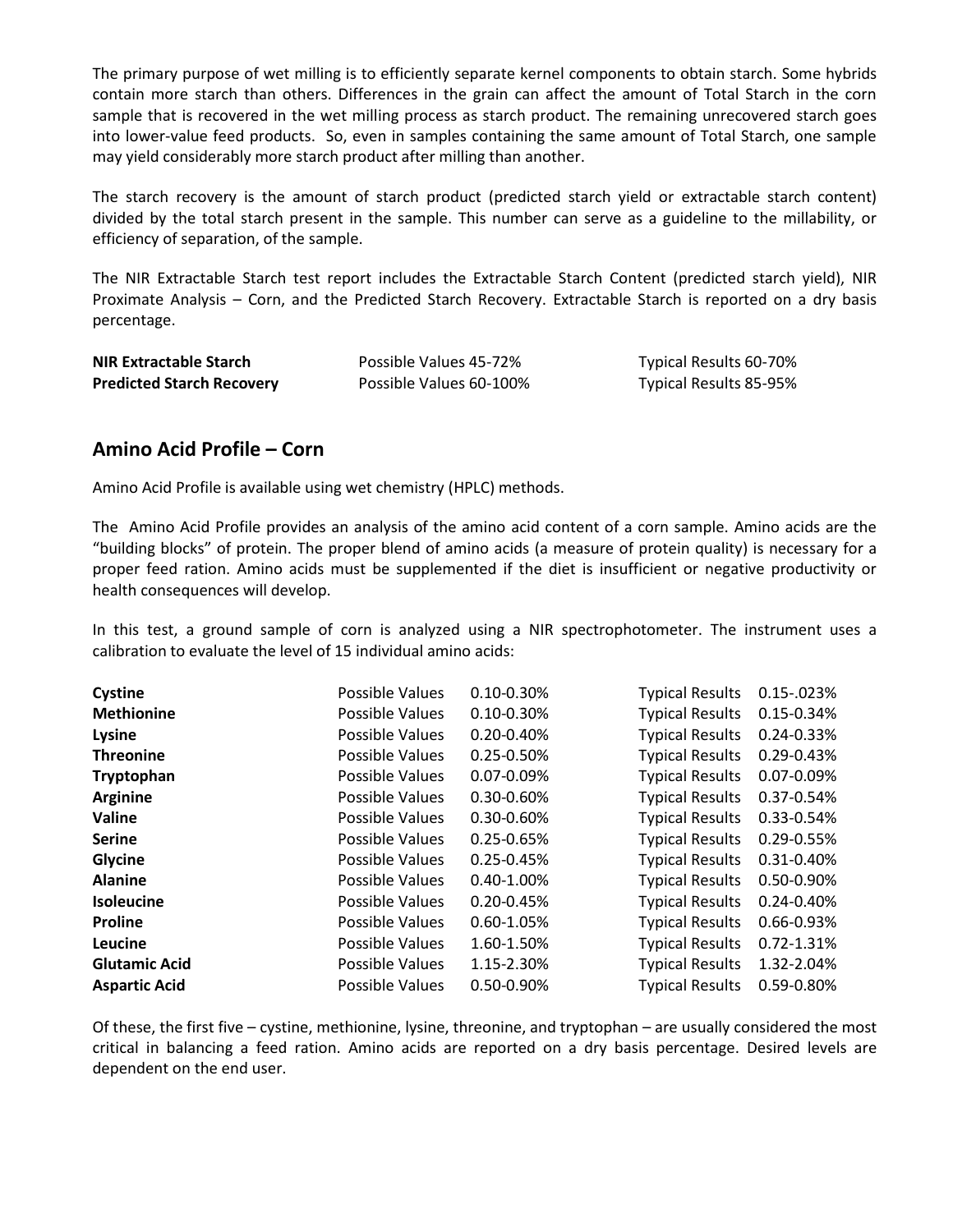## <span id="page-11-0"></span>**Fatty Acid Profile – Corn**

The Fatty Acid Profile is available using wet chemistry (Gas Chromatography) methods.

The Fatty Acid Profile provides an analysis of the fatty acid content of a corn sample. Fatty acids are components of lipids (fats and oils). Levels of various fatty acids in livestock rations have been shown to affect animal nutrition and meat quality.

In this test, a ground sample of corn is analyzed using a NIR spectrophotometer. The instrument uses a calibration to evaluate the level of 5 individual fatty acids:

| Oleic Acid           | Possible Values | $5 - 40%$     | Typical Results 15-37%     |
|----------------------|-----------------|---------------|----------------------------|
| Linoleic Acid        | Possible Values | 50-75%        | Typical Results 55-78%     |
| Linolenic Acid       | Possible Values | 0.85-1.40%    | Typical Results 0.93-1.34% |
| <b>Palmitic Acid</b> | Possible Values | 8-13%         | Typical Results 9.3-12.5%  |
| <b>Stearic Acid</b>  | Possible Values | $1.3 - 4.0\%$ | Typical Results 1.4-3.0%   |

Fatty acids are reported on [a dry basis](#page-16-0) percentage. Desired levels are dependent on the end user.

#### <span id="page-11-1"></span>**Protein Content – Combustion Method**

The Combustion (Dumas) Method can be used to measure the protein or nitrogen content in a wide range of substances. It has replaced the slow, dangerous, and environmentally unfriendly Kjeldahl procedure for most applications. The combustion method is an approved method and has become the most common reference ("wet chemistry") method for [NIR](#page-15-3) calibrations for protein content. The combustion method is typically employed for samples for which no NIR calibration exists. The IPG Lab does offer [protein content for corn using](#page-9-1)  [NIR.](#page-9-1) There are situations in which the combustion method may not be suitable.

In this test, a 50-300 mg representative sample (liquid or ground solid) is burned at high temperature in a sealed system. The nitrogen in the sample is converted to nitrogen gas, separated from the other chemical components, and measured by thermal conductivity. The nitrogen content can be converted to protein content by using a conversion factor (typically 6.25 x nitrogen) to obtain the "as is" protein percentage. This test is performed in duplicate, and the moisture content in the original sample is determined by the [air oven method](#page-12-0) to convert the protein content to [dry basis.](#page-16-0)

Protein contents measured by the combustion method can range from very low (0.1% to 90+%).

#### <span id="page-11-2"></span>**Oil Content – Ether Extraction**

Ether extraction can be used to quantify the amount of fat or oil in a sample. The ether extraction method is an approved method and is a common reference ("wet chemistry") method for [NIR](#page-15-3) calibrations for oil content. The ether extraction method is typically employed for samples for which no NIR calibration exists. The IPG Lab does offer [oil content for corn using NIR.](#page-11-2) There are situations in which ether extraction may not be a suitable method for oil measurement.

In this test, a representative sample is ground and extracted in refluxing petroleum ether. Extracted oil is captured in the boiling flask. The oil is separated from the ether and weighed to determine the percentage of the original sample weight collected as oil to obtain the "[as is](#page-16-0)" oil percentage. This test is performed in duplicate, and the moisture content in the original sample is determined by the [air oven method](#page-12-0) to convert the protein content to [dry basis.](#page-16-0)

Oil contents measured by the ether extraction method can range from very low (0.2% to 50+%).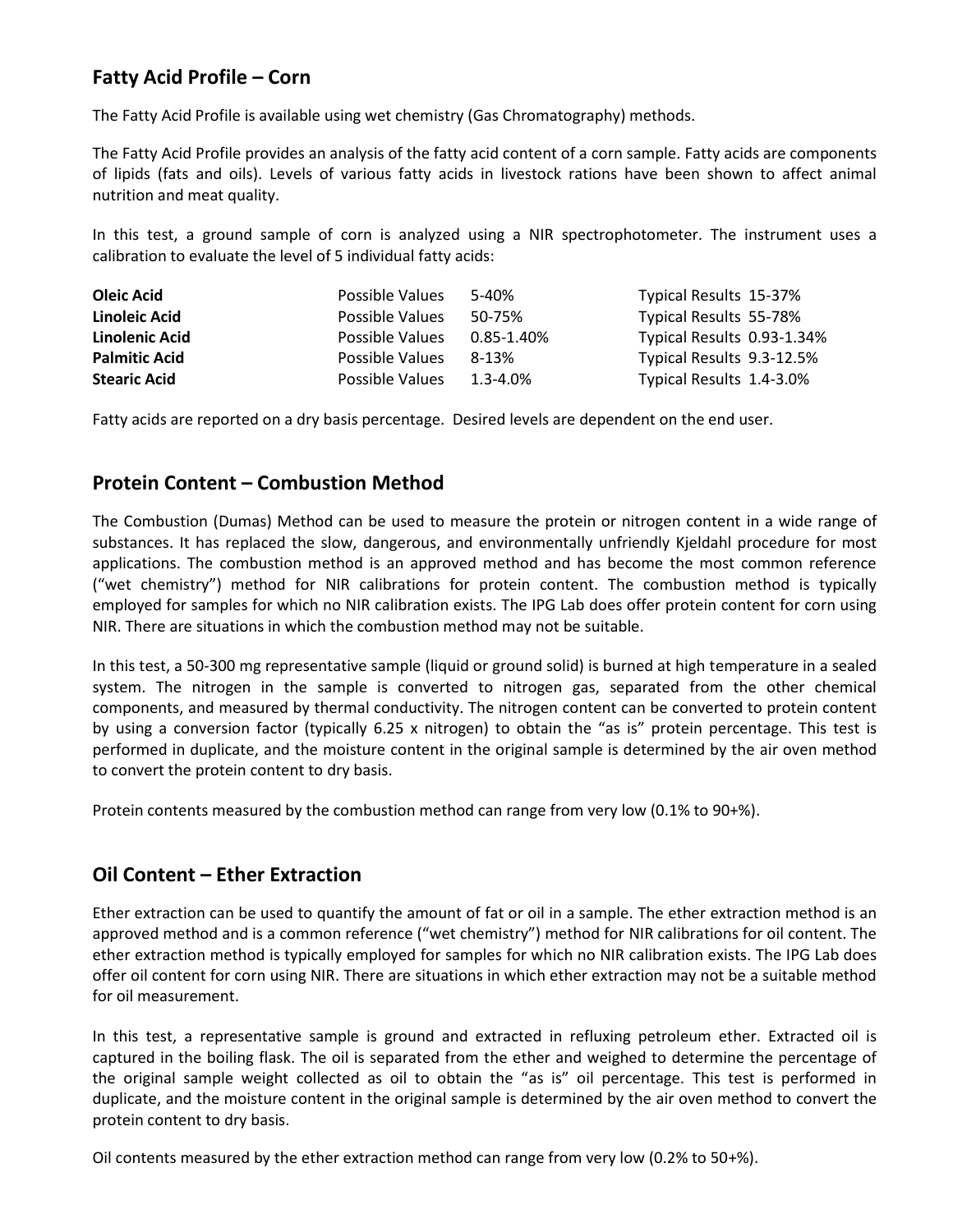### <span id="page-12-0"></span>**Moisture Content – Air Oven**

The Air Oven method can be used to quantify the amount of water in a sample. The air oven method is an approved method and is a common reference ("wet chemistry") method for [NIR](#page-15-3) calibrations for moisture content. The air oven method is typically employed for samples for which no NIR calibration or other reliable rapid method [\(NIR](#page-9-1) or Moisture Meter) exists. There are situations in which the air oven method may not be a suitable method for moisture measurement.

In this test, a representative sample (liquid or ground solid) is weighed into a tared cup and placed in an oven. Oven temperatures and residence times vary by substance. The dried sample is cooled is a dessicator and the weight of the remaining material is recorded. The weights may be used to determine the amount of water removed in the oven. Moisture content is reported as the amount of water removed from the original sample. Solids content is the weight of material remaining after drying divided by the original sample weight. Moisture content and solids content are reported as an "[as is](#page-16-0)", or [wet basis](#page-16-0) percentage.

They are related by the equation: *Moisture Content (as is) + Solids Content (as is) = 100%*

#### <span id="page-12-1"></span>**Amylose Content**

The Amylose Content test measures the amount of amylose starch in a starch sample. Starch can be thought of as a chain where each link is a sugar (glucose) molecule. Corn starch is comprised of two types of starch – amylose and amylopectin. Amylopectin starch "chains" branch every 12-60 "links". Amylose starch chains have no branching and reach 100-1000 links in length. Because of these differences, starches with various levels of amylose and amylopectin have different functional characteristics in food and industrial uses.

Most corn grown in the U.S. has approximately 27% amylose and 73% amylopectin. [Waxy](#page-12-2) corn is 100% amylopectin. Hybrids have been developed with amylose contents reaching 50-80%.

In this test, starch is first isolated from the grain using a series of steeping, grinding, screening, and centrifuging steps. The starch is then chemically treated to form a colored solution. Higher amylose levels correspond to deeper blue coloration. The degree of color is read on a spectrophotometer and compared to known standards to obtain the result. The amylose content is reported as the [dry basis](#page-16-0) percentage of the total starch that is amylose.

Possible Values 0-85% Typical Results 23-80%

#### <span id="page-12-2"></span>**Waxy Purity**

The Waxy Purity Test measures the contamination of non-waxy corn in a waxy corn sample.

Starch can be thought of as a chain where each link is a glucose sugar molecule. Corn starch is comprised of two types of starch – amylose and amylopectin. Amylopectin starch "chains" branch every 12-60 "links". Amylose starch chains have no branching and reach 100-1000 links in length. Because of these structural differences, starches with various levels of amylose and amylopectin have different functional characteristics in food and industrial uses.

Most corn grown in the U.S. has approximately 27% amylose and 73% amylopectin. Waxy corn is 100% amylopectin.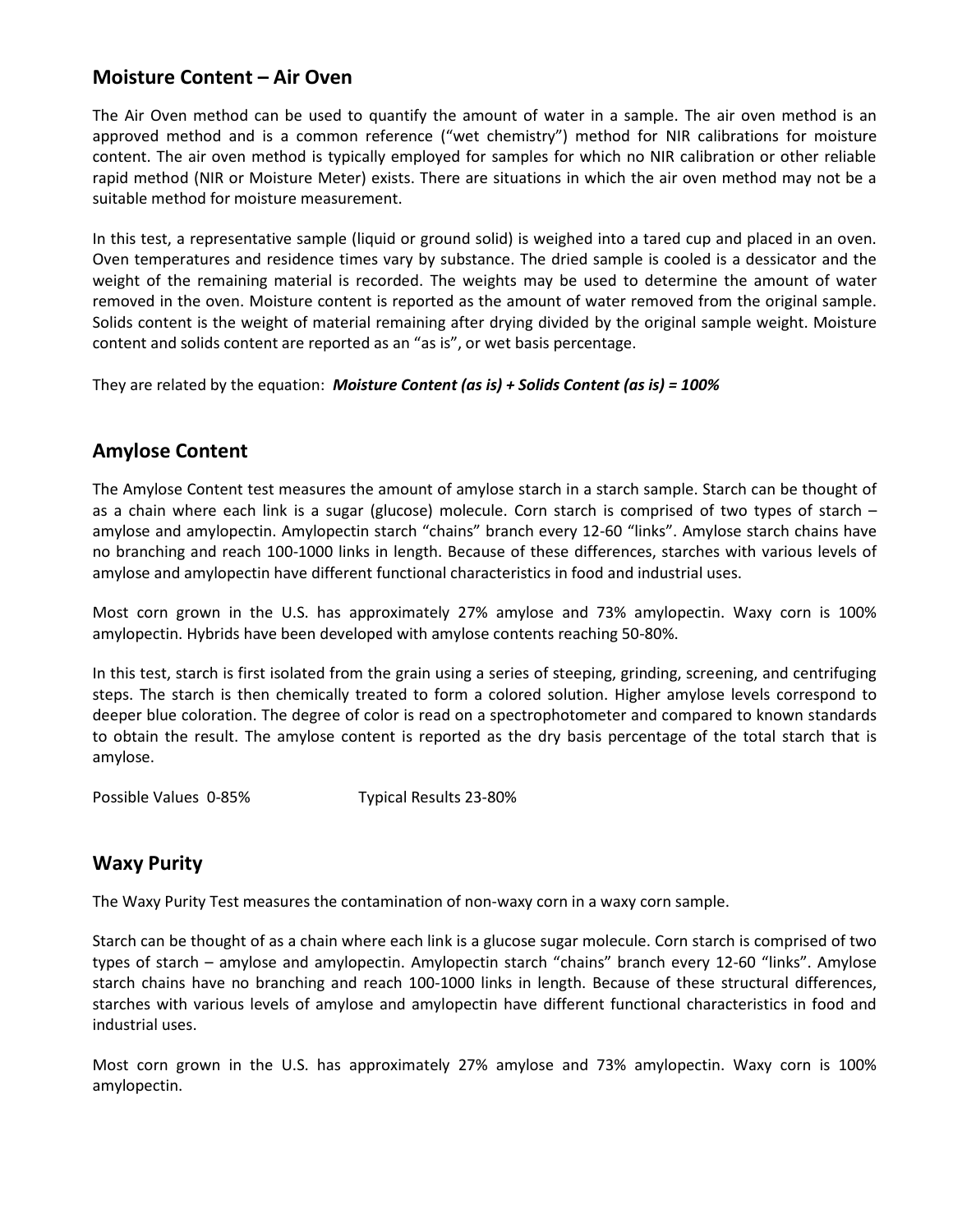In this test, two replicates of 100 kernels each are evaluated. The crown, or starch cap, of each kernel is removed, and the exposed endosperm is sprayed with an iodine solution. Waxy kernels stain reddish-brown. Any kernels containing amylose stain blue. A visual rating is made and reported as percent waxy kernels.

Possible Values 0-100% Typical Results 95-100%

#### <span id="page-13-0"></span>**Aflatoxin**

Aflatoxin has been described as the most potent naturally occurring carcinogen. It is a mycotoxin (fungal toxin) produced by the fungus *Aspergillus flavus*. The fungus does not produce the toxin unless environmental conditions are favorable. Sustained high temperatures (nighttime lows above 70°F) and drought stress are typically required. As such, aflatoxin is usually more of a concern in south Texas than in the Corn Belt, but aflatoxin can potentially turn up anywhere.

For this test, a GIPSA-approved quantitative strip test is utilized to quantify the aflatoxin level of a sample. The U.S. Food and Drug Administration set maximum levels for aflatoxin contamination according to these guidelines: 20 parts per billion for food for human consumption and feed for some animal species; 300 ppb for feedlot cattle; 200 ppb for market hogs; and, 100 ppb for breeding cattle, breeding hogs and mature poultry. The test result is reported in parts per billion.

Possible Values 0-300+ ppb Typical Results 0-30 ppb

#### <span id="page-13-1"></span>**Fumonisin**

Fumonisin is a corn mycotoxin (fungal toxin) produced by the fungus *Fusarium moniliformae*. Fumonisin is known to cause equine leukoencephalomalcia in horses and pulmonary edema in pigs that eat contaminated corn.

For this test, a GIPSA-approved quantitative strip test is utilized to quantify the aflatoxin level of a sample. The test result is reported in parts per million (ppm). The U.S. Food and Drug Administration has set guidance levels for fumonisin content in corn and corn products that vary depending on use.

Possible Values 0-50+ ppm Typical Results 0-6 ppm

#### <span id="page-13-2"></span>**Vomitoxin (Deoxynivalenol - DON)**

Vomitoxin is a grain mycotoxin (fungal toxin) produced by the fungus *Fusarium graminearium*. Vomitoxin appears to affect swine to a larger degree than other animals. The most common effect of feeding corn containing DON to swine is weight loss or reduced weight gain due to refusal of feed, reduced feed intake, or vomiting after eating. This has been observed at levels as low as 5 ppm.

For this test, a GIPSA-approved quantitative strip test is utilized to quantify the vomitoxin level of a sample. The U.S. Food and Drug Administration set maximum levels for vomitoxin contamination according to these guidelines: 1 part per million for wheat products for human consumption, 10 ppm for ruminating beef and feedlot cattle (not to exceed 50% of the diet), and 5 ppm in grain and grain products destined for swine and all other animals (not to exceed 20% of the diet).

Possible Values 0-20+ ppm Typical Results 0-2 ppm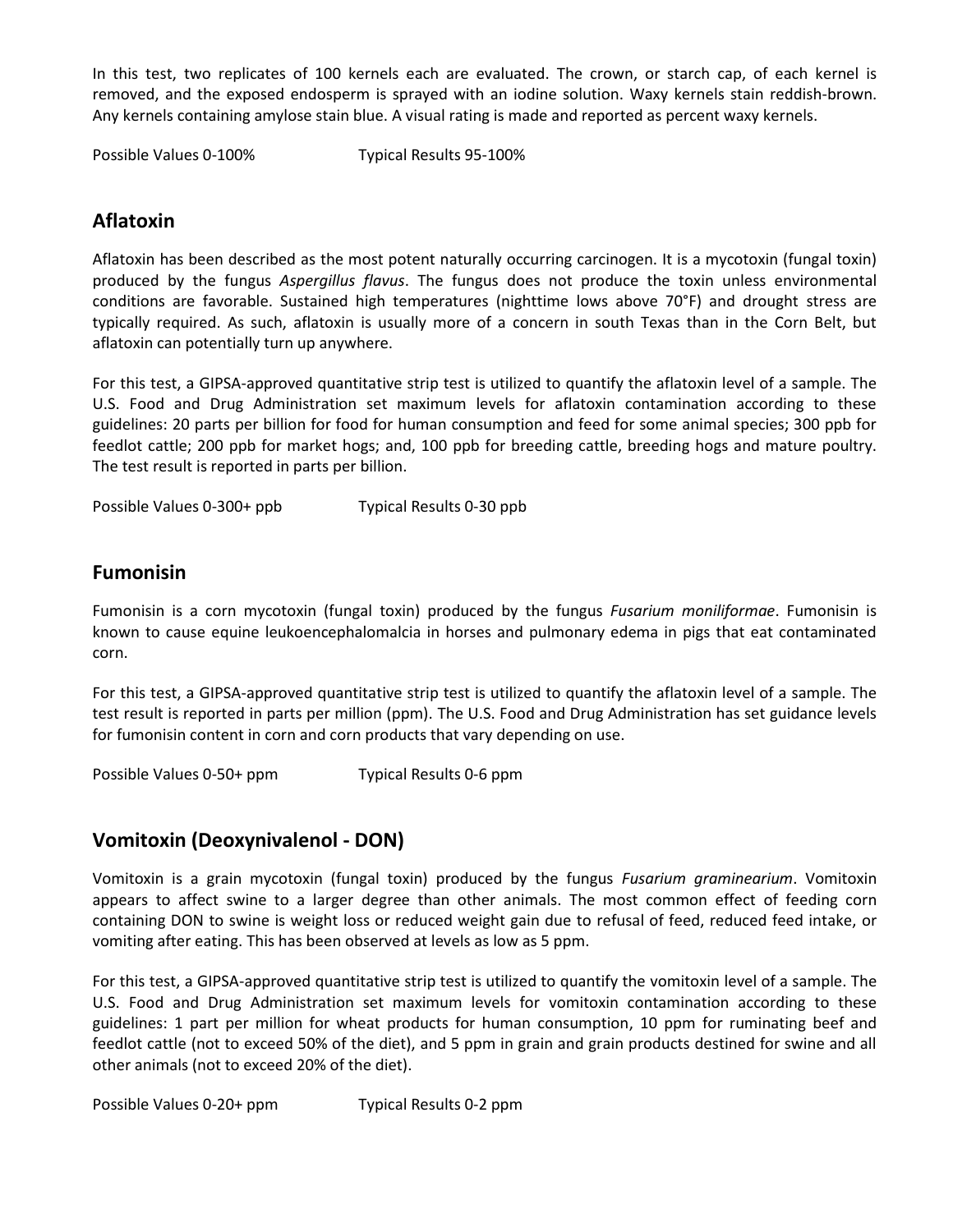# <span id="page-14-0"></span>**Processing Characteristics**

#### <span id="page-14-1"></span>**100 Gram Wet Mill Process Test**

[Wet milling](#page-17-1) is the process of separating or refining corn into its components: starch, gluten (protein), fiber, germ, and soluble material. An individual industrial plant may do this at a rate of 100,000 to 500,000 bushels per day. The starch may be converted to sugars, ethanol, or other products. The germ is processed for its oil. The remaining components are primarily used as animal feed.

The 100 gram wet mill process test mimics the industrial process to evaluate small samples for suitability in this process. This can be used to select hybrids or evaluate other physical or chemical treatments.

This test is performed at the Agricultural and Biological Engineering Department at the University of Illinois at Urbana-Champaign.

Results are reported as th[e dry basis](#page-16-0) percentage yield of the initial corn sample.

| <b>Starch Yield</b>                 | Possible Range 55-70%      | Typical Results 62-69%    |  |
|-------------------------------------|----------------------------|---------------------------|--|
| <b>Gluten Yield</b>                 | Possible Range 8-13%       | Typical Results 9.5-12%   |  |
| <b>Germ Yield</b>                   | Possible Range 4-7.5%      | Typical Results 4.5-7%    |  |
| <b>Coarse Fiber Yield</b>           | Possible Range 3.5-7%      | Typical Results 4-6%      |  |
| <b>Fine Fiber Yield</b>             | Possible Range 5.5-11%     | Typical Results 6-9%      |  |
| <b>Total Fiber Yield</b>            | Possible Range 11-16       | Typical Results 11.5-14   |  |
| <b>Steepwater Solids (solubles)</b> | Possible Range 3.5-4.7     | Typical Results 3.6-4.4   |  |
| <b>Total Recovery</b>               | Possible Range 97.80-100+% | Typical Results 98.4-100% |  |

The starch from the 100 gram wet mill test can be analyzed for [protein content,](#page-11-1) a key quality factor to wet millers. Other product analysis [\(oil content](#page-11-2) of the germ, [protein content](#page-11-1) in the gluten, etc.) is also available.

<span id="page-14-2"></span>The test is labor-intensive; the number of samples milled per day is quite limited (40 per week). The [NIR](#page-9-2)  [Extractable Starch](#page-9-2) test may alternatively or additionally be used to rapidly obtain the predicted starch yield of the sample.

## **1 Kg Wet Mill Process Test**

The 1 Kg [Wet Mill Process](#page-17-1) Test produces the same type of data as the [100 gram wet mill test.](#page-14-1) The 1 kg method is often used by researchers desiring to have substantial product after milling to perform additional testing. There is no distinction made between coarse fiber and fine fiber in the 1 kg process.

This test is performed at the Agricultural and Biological Engineering Department at the University of Illinois at Urbana-Champaign.

Results are reported as th[e dry basis](#page-16-0) percentage yield of the initial corn sample.

#### <span id="page-14-3"></span>**Pilot Scale Wet Milling**

Pilot Scale [Wet Milling](#page-17-1) is used primarily by entities that require very large (20-60 lbs) quantities of starch or other components for additional testing.

This test is performed at the Agricultural and Biological Engineering Department at the University of Illinois at Urbana-Champaign.

Results are reported as th[e dry basis](#page-16-0) percentage yield of the initial corn sample.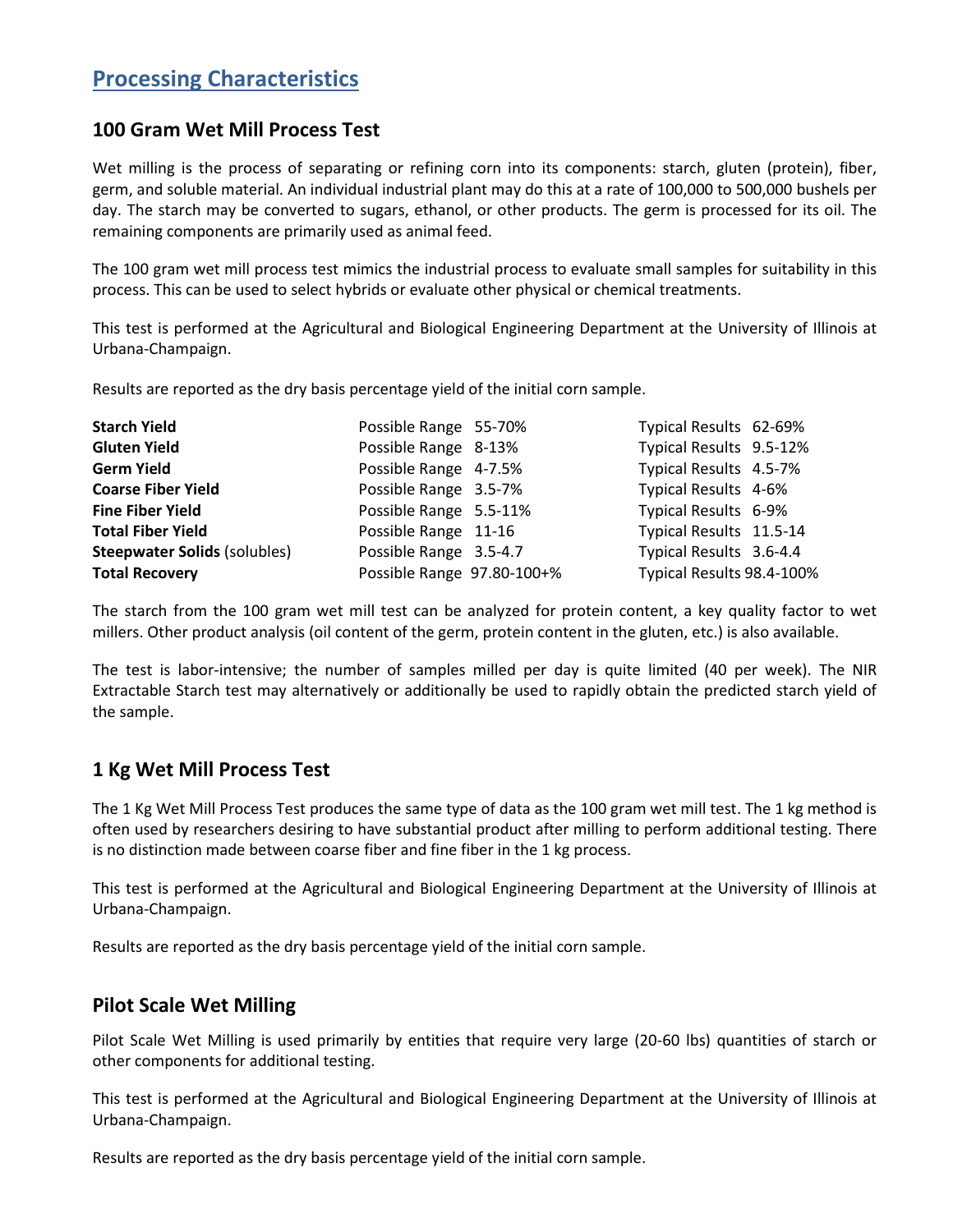## <span id="page-15-0"></span>**1 Kg Dry Mill Process**

[Dry Milling](#page-17-0) is the process of processing corn by physically separating the pericarp, germ, and endosperm components. The endosperm is captured as grits of various size, meals, and flour. The germ is processed to recover the oil. The remaining components are primarily used as animal feed.

The 1 Kg Dry Mill Process Test mimics the industrial process to evaluate small samples for suitability in this process. This can be used to select hybrids or evaluate other physical or chemical treatments.

This test is performed at the Agricultural and Biological Engineering Department at the University of Illinois at Urbana-Champaign.

Results are reported as th[e dry basis](#page-16-0) percentage yield of the initial corn sample.

#### <span id="page-15-1"></span>**Pilot Scale Dry Milling**

Pilot Scale [Dry Milling](#page-17-0) is used primarily by entities that require very large quantities of starch or other components for additional testing.

This test is performed at the Agricultural and Biological Engineering Department at the University of Illinois at Urbana-Champaign.

Results are reported as th[e dry basis](#page-16-0) percentage yield of the initial corn sample.

#### <span id="page-15-2"></span>**Endosperm Hardness**

The primary characteristic desired by essentially all food-grade corn users is a large fraction of hard endosperm. Hardness is important for several reasons. It has been found that kernels with high levels of hard (also referred to as vitreous, horneous, or horny) endosperm are more resistant to breakage during handling. This has two positive consequences for a food corn processor. First, when the corn is cleaned over screens as it enters the processing facility or elevator, a smaller amount of the corn (for which a premium has most likely been paid) will pass through the screens to become low-value animal feed. More importantly is the effect of breakage on the process.

For a dry miller, profits depend highly on the amount of large "flaking" grits that are produced. Flaking grits are the highest value endosperm product, followed by smaller grits, meals, and then flour. If the kernels are broken significantly, there is less opportunity to produce the large grits. It is always possible to mill large pieces further to make smaller pieces as required; the reverse is impossible.

In the case of an alkaline cooker, (tortilla, tortilla chip maker, etc.) broken kernels lead to inconsistent cooking. The result of this is overcooked kernels which can lead to a sticky dough (masa) that may slow the process or even cause expensive downtime. If the cooking time is reduced to prevent this, the opposite may occur – undercooked particles which give the dough and resulting product a gritty texture. Product composition and color, as well as process stability, can also be affected by hardness and breakage.

## <span id="page-15-3"></span>**Near Infrared (NIR) Spectroscopy**

Near-Infrared (NIR) Spectroscopy utilizes the reflective or transmissive properties of specific wavelengths of light (the near-infrared band) in a sample. The term for these properties across a range of wavelengths is "spectra". The instrument for measuring these characteristics is called a spectrophotometer.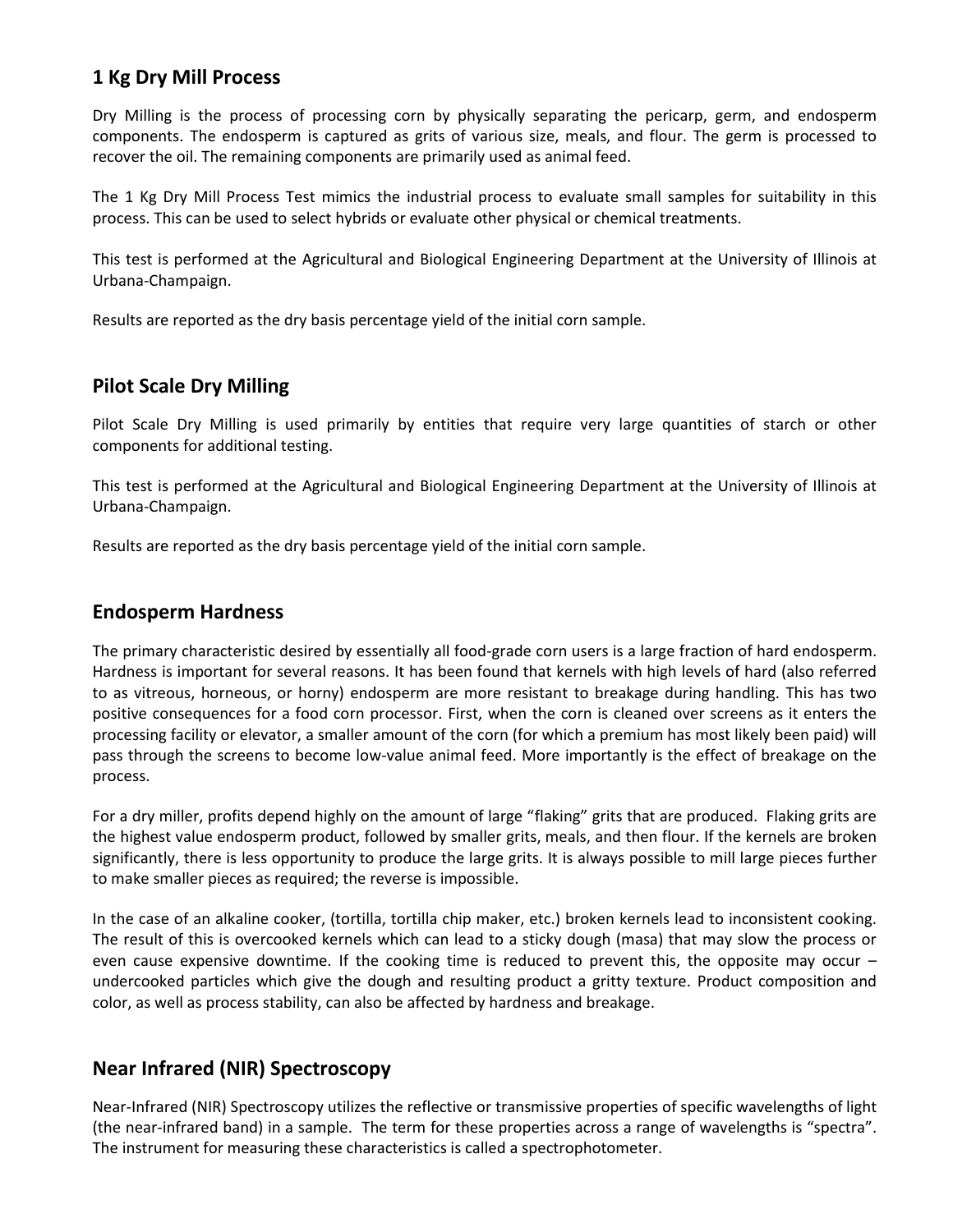It is possible to predict chemical or physical characteristics of a sample based on comparison of its spectra to the spectra of samples of known characteristics as determined by traditional laboratory reference methods. The NIR method is approved for analysis of many agricultural products and is much faster and less expensive than wet chemistry when many samples are to be evaluated.

However, the startup costs for NIR are relatively high due to the technical nature of the equipment and the need for a calibration. The calibration, or model, merges the spectral and laboratory data of calibration samples in order to predict information about unknown samples. If the sample spectra are not similar enough to the calibration spectra, the calibration will not be able to accurately analyze the sample. The greater the diversity and scope of the calibration samples, the more accurate and capable the calibration will be. Some companies develop calibrations for licensing to other parties, eliminating the need for duplication of extensive laboratory testing effort among NIR users.

#### <span id="page-16-0"></span>**Moisture Basis (wet or dry)**

Chemical and physical components are sometimes reported on an "as is" (wet) basis or dry (0% moisture) basis.

A wet basis result is the percentage of the component of interest out of the entire sample including moisture. A dry basis result is the percentage of the component out of the entire sample neglecting moisture.

For example:

A soybean sample is analyzed to contain 38% protein, 10% moisture, and 52% other components as it sits in a sample container. The protein content is 38% on a wet basis. Since 10% of the sample is water, 90% is "dry material". Thus 38 parts protein divided by 90 parts of dry material gives a protein content of 42.2% dry basis.

The IPG Lab reports moisture contents on an "as is" basis. All other results are generally reported on dry basis (if applicable) so comparisons are not skewed by differing moisture bases.

Conversion for a value at one moisture content (represented by  $V_1$ , & M<sub>1</sub>) to the corresponding value at a different moisture content ( $V_2$  & M<sub>2</sub>) can be performed according to the equation:

 $V_2 = [(100-M_2) / (100-M_1)] \times V_1$ 

To use the previous example:

Protein (0% moisture) = [(100-0) / (100-10)] x 38%

Protein  $_{(0\% \text{ moisture})} = [(100) / (90)] \times 38\% = 1.11 \times 38\% = 42.2\%$ 

This equation will work for conversion between any two moisture contents.

#### <span id="page-16-1"></span>**Alkaline Cooking Process**

The Alkaline Cooking Process is used to make corn chips, corn tortillas, and corn tortilla chips. While many tortillas in the United States are made from wheat flour, corn tortillas the traditional favorite throughout Latin America**.** 

In the alkaline cooking process, corn is cooked in a 0.5-2% lime (calcium hydroxide) solution at 98-100°C for 5-60 or more minutes. The traditional name for the cooked corn is nixtamal; the cooking process is nixtamalization. During nixtamalization, the pericarp (outer seed covering) is dissolved. The dissolved pericarp is rinsed away and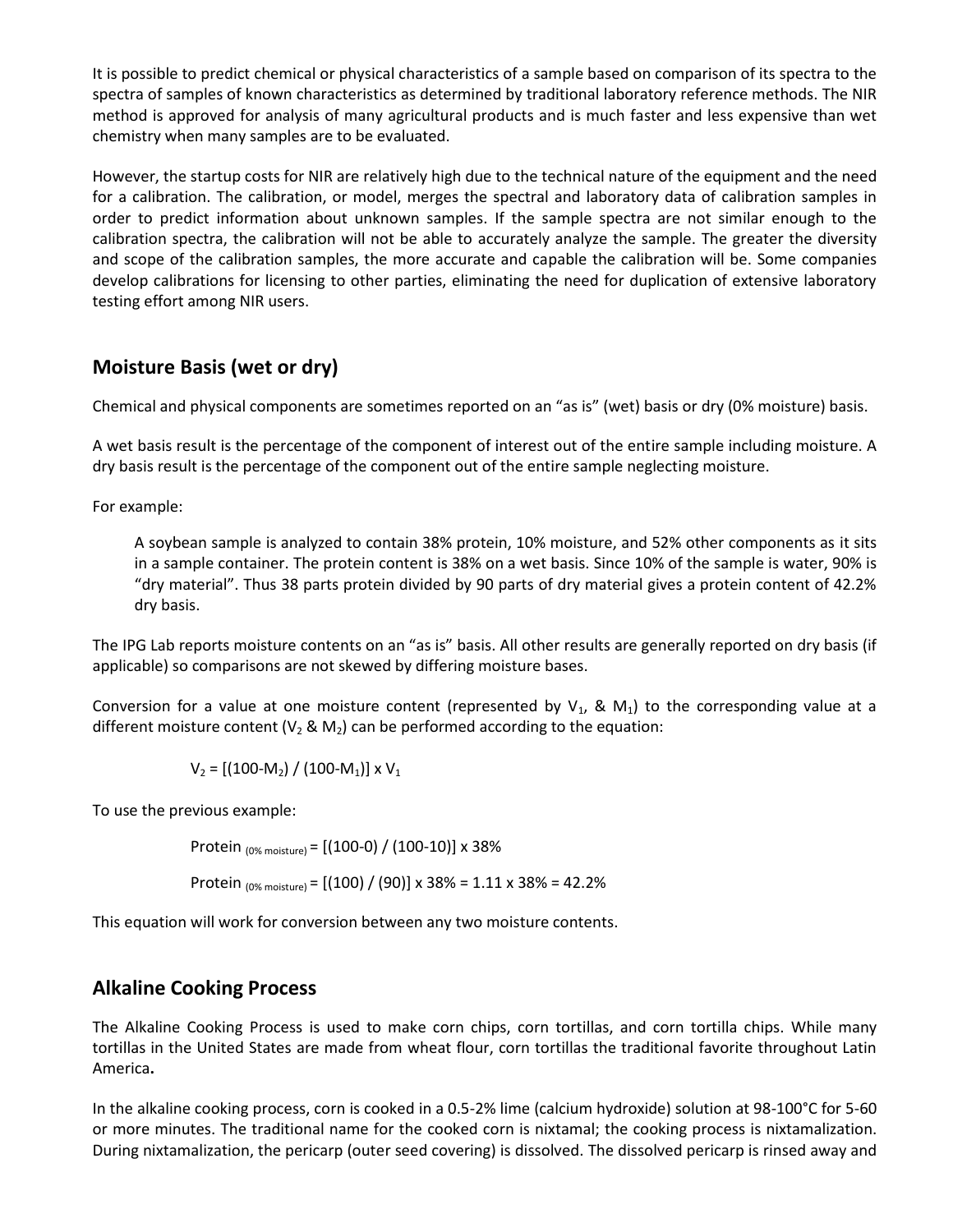the nixtamal is ground to make "masa" (tortilla dough). The masa can be flattened by several methods and baked to a finished tortilla.

To make corn tortilla chips, masa is formed into a thin sheet and cut to the desired chip shape. The raw chips are toasted to remove some of the water (imparting the characteristic black "toast points" observable on one side of a chip) then fried in hot oil. Additional seasonings or flavorings may be added. Corn chips do not undergo the toasting process. The raw dough is form into chips and fried immediately.

## <span id="page-17-0"></span>**Corn Dry Milling Process**

Corn Dry Millers physically separate corn into grits, flour, and meal.

Incoming corn is "tempered" for 10-45 minutes by adding water (liquid or steam) to raise the moisture content of the grain. The moisture will primarily enter through the "tip cap" (cob attachment point) of the kernel and be absorbed by the germ and the cells between the pericarp (outer seed covering) and the endosperm. This moisture differential between various kernel components promotes efficient separation.

The tempered corn enters a degerminating mill. The goal at this stage is to rub or peel the pericarp from the kernel and then to remove the germ from the endosperm. It is strongly desired to have the endosperm remain as intact as possible while getting clean separation of the germ and pericarp. A series of screening, grinding, rolling, and aspiration steps are performed to separate the corn into the desired finished products.

High flaking grit yield has traditionally been the goal of the dry miller. Flaking grits are large pieces of endosperm (approximately two grits per kernel) that are used to make corn flakes. One grit makes one flake; bigger grits make bigger flakes. Big grits can be made smaller. You cannot make big grits from smaller ones. The grits are cooked, rolled, and toasted to make the flakes. Other endosperm material is separated into smaller grits, meals, and flour based on particle size requirements. The germ is processed to remove the oil. The spent germ, pericarp, and tip cap fractions are sold as a low-value animal feed.

#### <span id="page-17-1"></span>**Corn Wet Milling Process**

The Corn Wet Milling Process separates corn by physical and chemical methods to produce starch, high protein animal feed, and corn oil. The starch is often processed further to make corn syrup, corn sugar, ethanol, or other products.

Cleaned (fine materials removed) corn is steeped in a weak sulfurous acid solution for 24 to 48 hours at temperature close to 50°C (122°F). The kernels absorb moisture, and the sulfurous acid breaks chemical bonds in the protein matrix which encapsulates the starch granules. After steeping, the corn is loosely ground to rupture the pericarp (outer seed covering) and release the germ (ideally intact). The germ is removed by utilizing its difference in density from the rest of the components (i.e. it floats). The remainder of the material is ground more finely and separated by screening methods (to remove fiber) and differences in density (starch from protein).

The primary goal of the wet miller is high starch yield. Genetics and environment can affect starch yields. A corn sample may contain 73 grams of starch for every 100 grams of dry corn material. Typically around only 66 (around 90%) of those 73 grams of starch are recovered after processing as "starch". The other seven grams end up in the low-value feed products. In the U.S. the feed and oil are valuable co-products that produce significant revenue for the miller. In other markets, such as Japan, there is little value placed on the co-products. High starch yield is a requirement there.